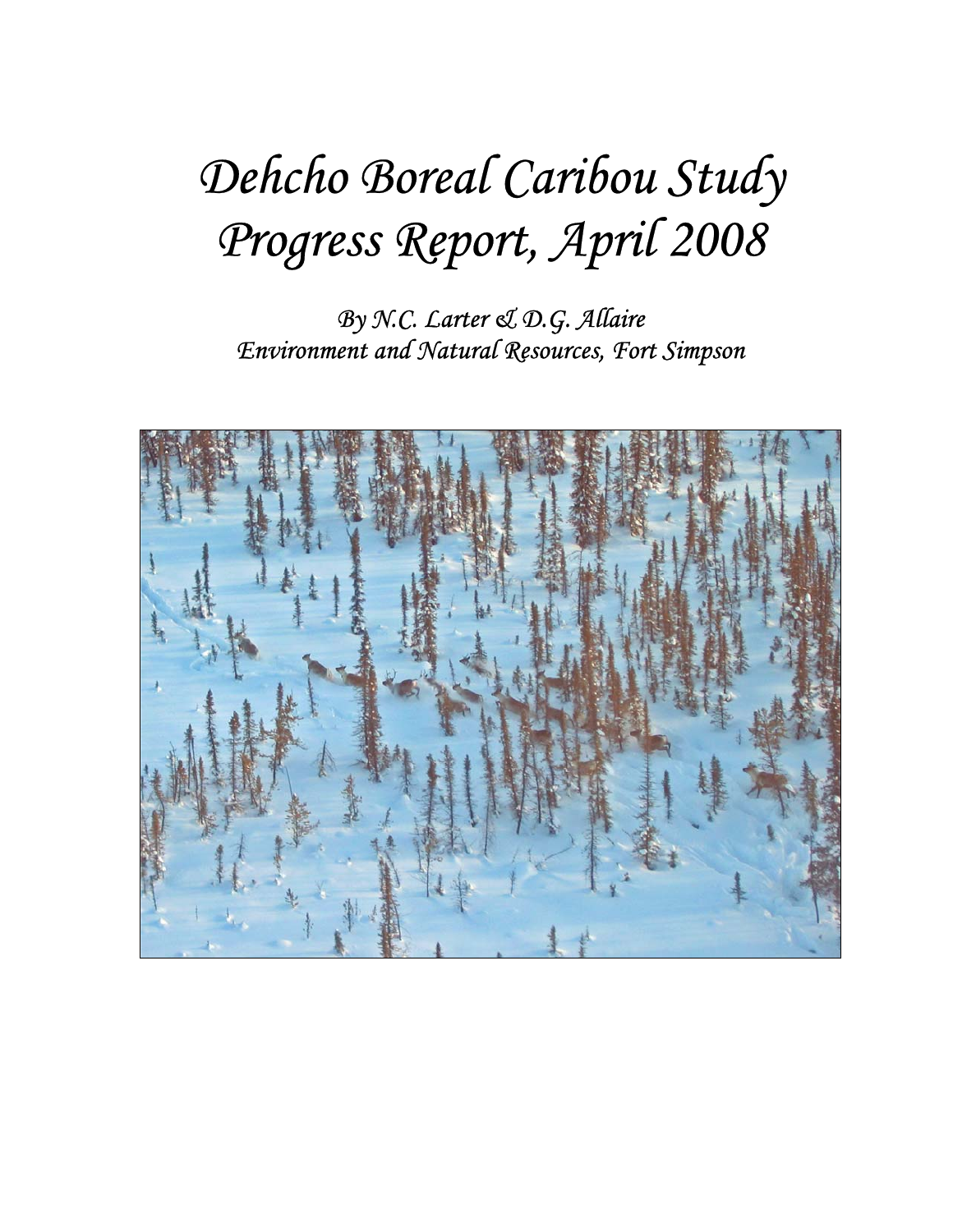## **Background**

In response to the new federal Species at Risk Act (SARA) and following extensive consultation with the Sambaa K'e Dene Band (SKDB) of Trout Lake, the Department of Environment and Natural Resources (ENR), Dehcho Region initiated an ecological study of boreal caribou in the Trout Lake area during the spring of 2004. SKDB saw the benefits of combining information from this study with their own traditional knowledge study (Yúndíit'qh TEK study) to fill information gaps about boreal caribou. An initial ten female boreal caribou were collared in the Celibeta Lake area in order to document seasonal range use and movements, calving period/locations, and fidelity of seasonal range use over a 4-5 year period. Collared females would also provide population information on calf production, calf survival, and adult female survival. Other ecological studies of boreal caribou had been initiated in other regions of the Northwest Territories to increase knowledge of boreal caribou throughout their range so that in the face of increasing development pressures informed decisions regarding land use could be made.

Because snow conditions restricted caribou distribution in 2004, at the request of SKDB an additional 8 satellite collars were deployed on female boreal caribou in spring 2005. Subsequently, SKDB requested an additional 4 collars be deployed on female boreal caribou in their study area in January 2006. Previous annual progress reports of the Trout Lake Caribou Study have been published (Larter and Allaire 2005; 2006a: 2007) and provide more detailed information. Results have been used in support of the Sambaa K'e Candidate Protected Area.

In response to the requests and after extensive consultations with the Fort Simpson Métis Local (FSML) and Liidlii Kue First Nations (LKFN), ENR Dehcho Region initiated an ecological study of boreal caribou in the Ebbutt Hills area in spring 2005 when 5 satellite collars were deployed on female boreal caribou. The study area included portions of the proposed Mackenzie Gas Pipeline; study objectives were similar to the Trout Lake study. Subsequently, at the requests of Jean Marie River First Nation (JMRFN), Pehdzeh Ki First Nation (PKFN) in Wrigley, and Nahanni Butte Dene Band (NBDB), the Ebbutt Hills study area was expanded and an additional 9 collars (5 satellite and 4 VHF) were deployed in the study area in January 2006. A previous progress report of the Ebbutt Hills Study has been published (Larter and Allaire 2006b; 2007) which provides more detailed information.

Boreal caribou do not respect study area boundaries and collars have been deployed on female boreal caribou throughout the Dehcho Region with continued support of local First Nations. At the 3rd biannual Dehcho Regional Wildlife Workshop in Fort Simpson (October 2006) it was decided to treat all the boreal caribou work as one larger study. This progress report combines the background information and updates the results of the previously combined Trout Lake and Ebbutt Hills boreal caribou studies. Including the more recent deployments of 17 collars (8 satellite and 9 GPS) in January 2007 and 8 collars (4 satellite and 4 GPS) in February 2008.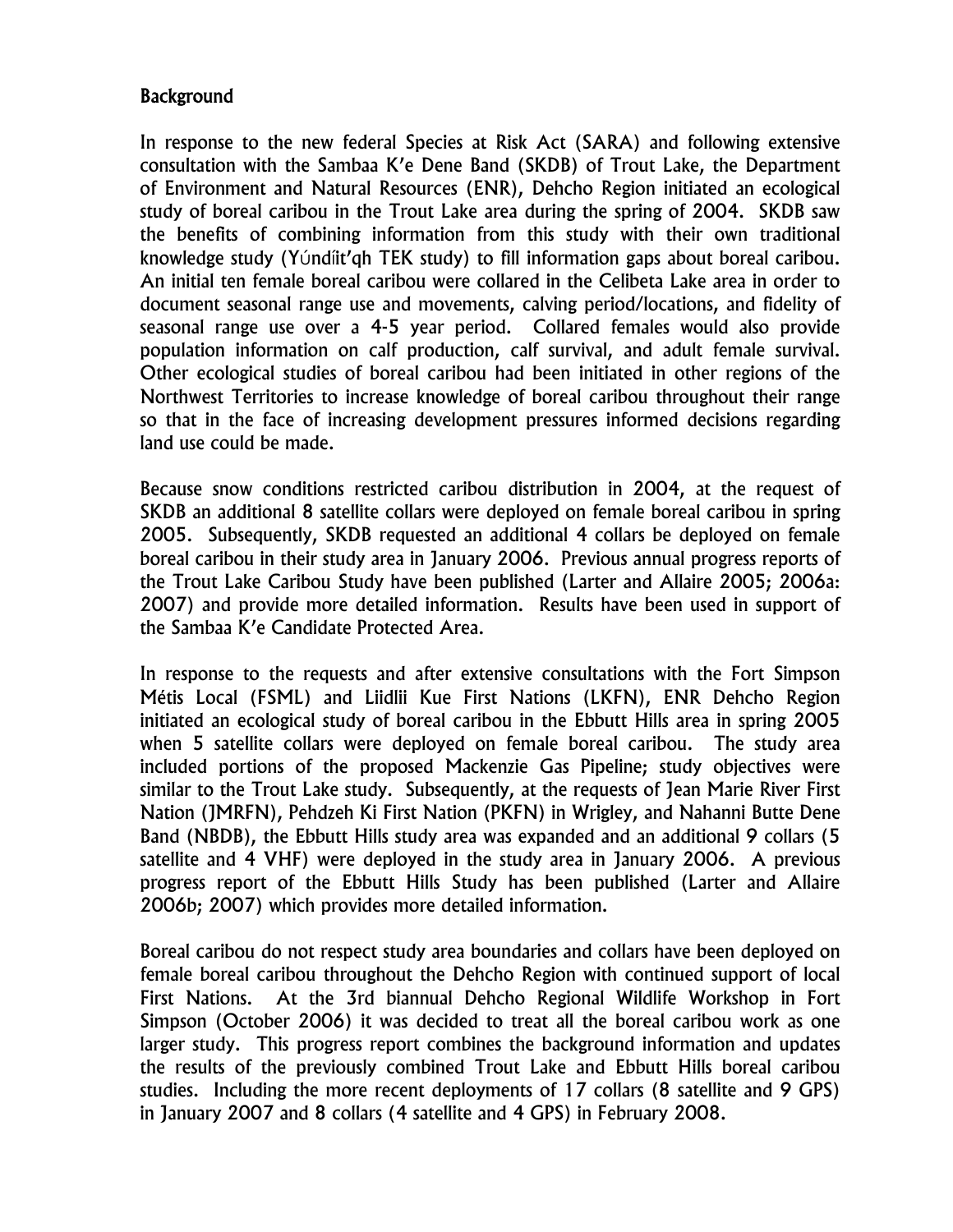## Collar Descriptions

Collars have been deployed annually since 2004. All collars have a very high frequency (VHF) beacon so they can be relocated from the ground or air with a receiver and antenna system (Fig. 1). Satellite collars (Telonics ST-20; Fig. 2) are programmed to provide daily locations from 1 May to 14 June (the anticipated calving period) and locations once every 3 days for the remainder of the year with a life span of 3-4 years. Satellite collars deployed after March 2004 are equipped with release mechanisms that allow the collars to be removed remotely without the need to recapture animals.

GPS collars (Telonics TGW-3680; Fig. 3) were deployed in January 2007 and February 2008. GPS collars provide 3 locations daily, with a lifespan of approximately 40 months. They can provide more detailed information on movements and range use. GPS collars are also equipped with a release mechanism.

VHF collars (Telonics MOD600) were deployed in January 2006. They look similar to ST-20 collars except they have no satellite beacon. We must fly to locate these collars with a receiver and antenna system (Fig. 1). They are equipped with a sensor indicating the collar has not moved (presumed dead caribou). Because you must fly to locate these animals they provide limited information on range use but provide information on adult and calf survival and calf production. These collars are also equipped with a release mechanism.



Figure 1. Danny Allaire using a receiver and antenna to locate a downed collar.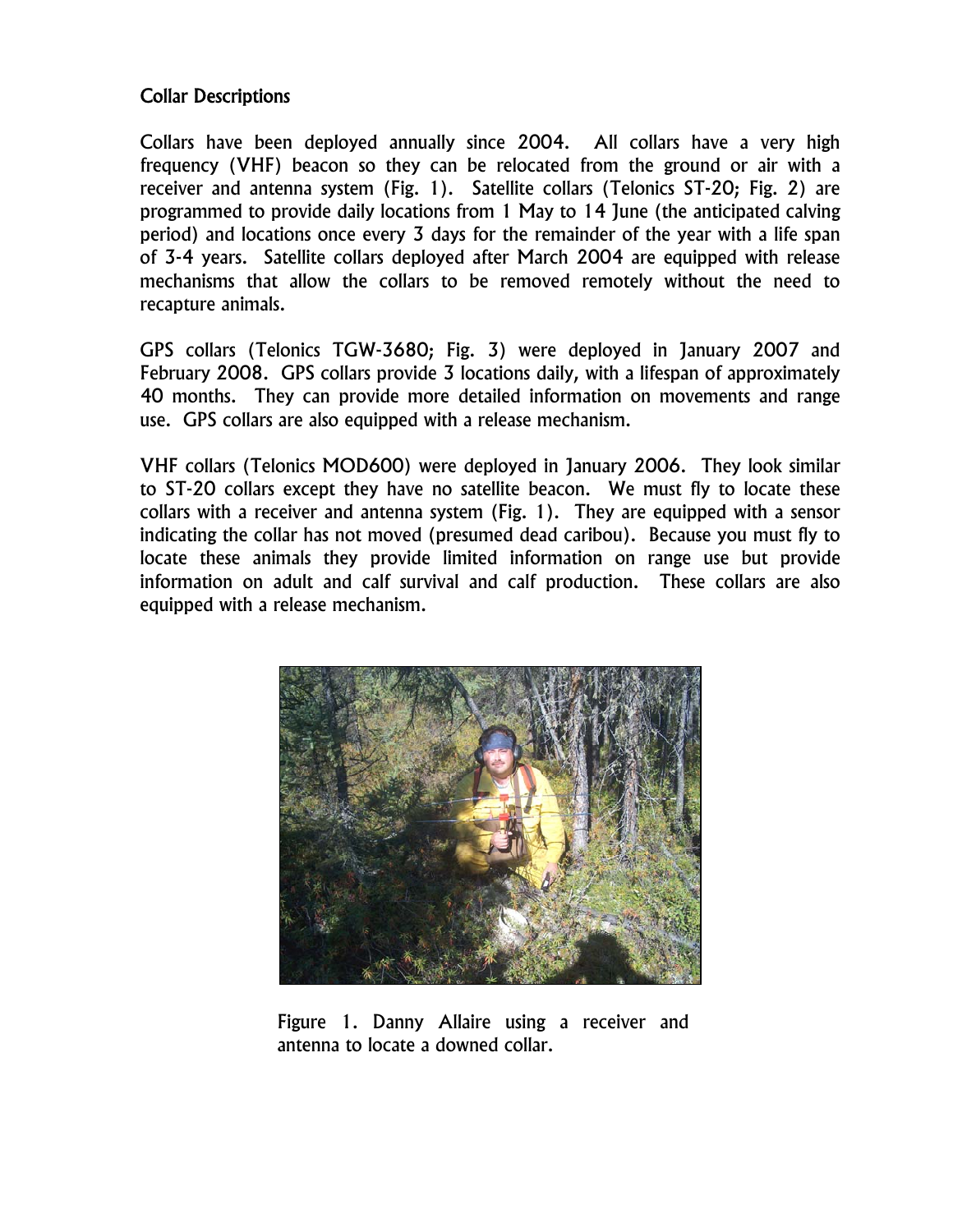

 Figure 2. Telonics ST-20 satellite collar and VHF beacon (black arrow). teardrop design with release mechanism (red arrow), satellite beacon (blue arrow)

Figure 3. Telonics TGW-3680 GPS collar standard design with release mechanism (red arrow), satellite beacon (blue arrow), VHF beacon (black arrow) and a GPS antenna (top of collar).

#### Collar Deployments

Collars have been deployed annually since 2004 (Table 1); 61 boreal caribou females from throughout the Dehcho have been fitted with collars (Figs 4 and 5). All caribou have been captured by net-gunning the animal from a helicopter. ENR contracts a professional net-gunning crew, which must follow strict animal care guidelines, to do the work (GNWT Animal Care Committee Standard Operating Procedures for handling caribou). Blood, an ear plug, and feces are collected from each captured animal as long as the opportunity arises. Capture crews are directed to areas requested by First Nations where collared caribou are residing for the deployments. Aerial fixedwing reconnaissance immediately prior to the capture operation was conducted with the initial deployments in 2004 and 2005 but now such reconnaissance is only done at the specific request of First Nations in order to minimize animal harassment. No animal has been injured during capture operations.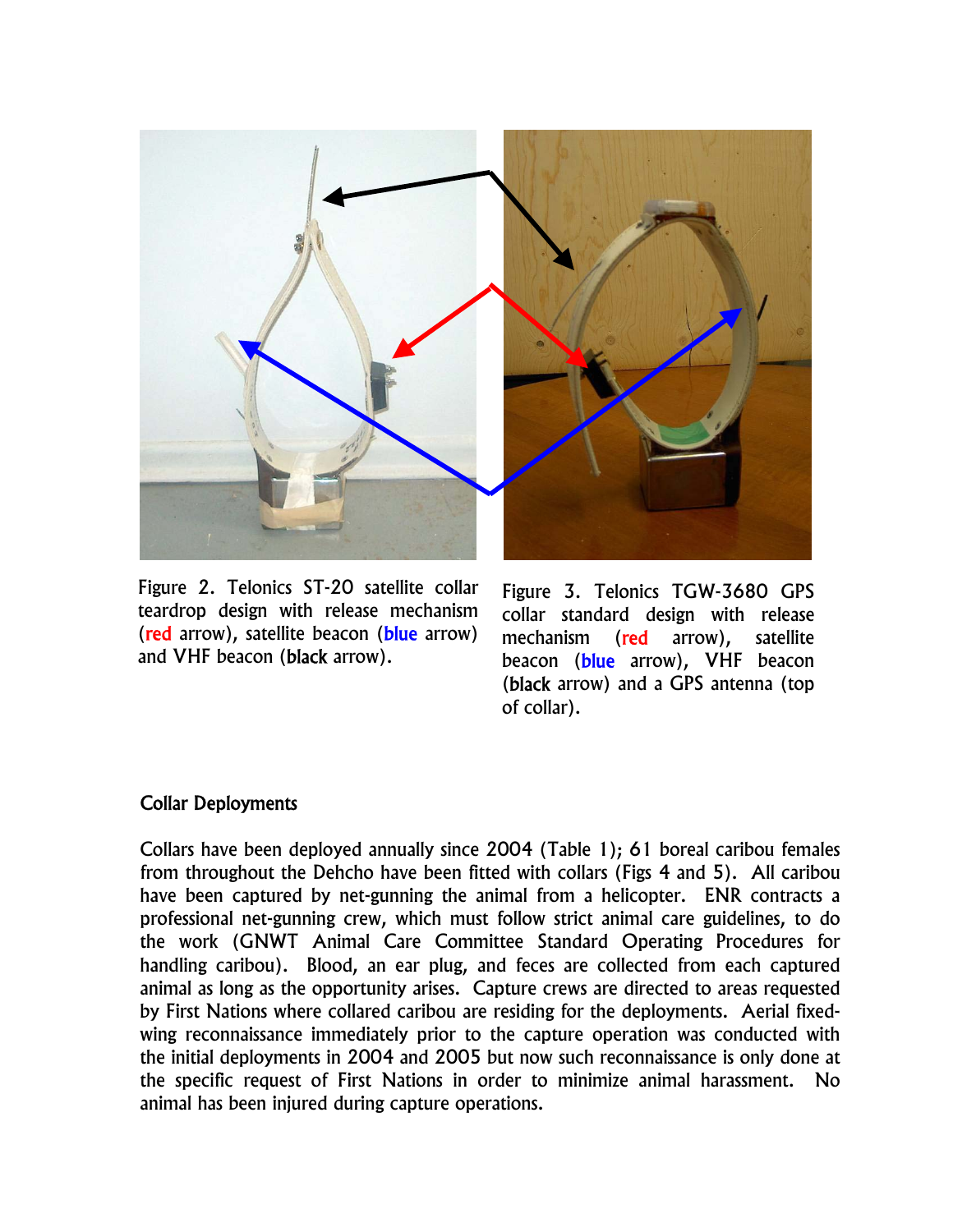|                   | Satellite (ST-20) | GPS (TGW-3680) | <b>VHF (Mod 600)</b> |
|-------------------|-------------------|----------------|----------------------|
| <b>March 2004</b> | 10                |                |                      |
| <b>March 2005</b> |                   |                |                      |
| January 2006      |                   |                |                      |
| January 2007      |                   |                |                      |
| February 2008     |                   |                |                      |
| <b>TOTAL</b>      | 44                |                |                      |





Figure 4. The locations of 36 female boreal caribou collared in 2004, 2005, 2006 (see colour for locations).



Figure 5. The locations of 25 female boreal caribou collared in 2007 and 2008 (see colour for locations).

#### **Results**

## Home Ranges and Movements

We now have 41 collared animals (satellite and GPS) for which we have locations over one entire year including 12 animals with a minimum 24 months of location data. We calculated the 100% minimum convex polygon (a line connecting all of the outside points where a caribou was located) for these 41 female caribou (Fig. 6). The mean cumulative home range was 2180km<sup>2</sup> with a range of 205-7080 km<sup>2</sup>, median 1766 km<sup>2</sup>. Seven animals have ranged into northeastern British Columbia (see Fig. 6). One caribou that was originally collared in the South Slave study and re-collared in February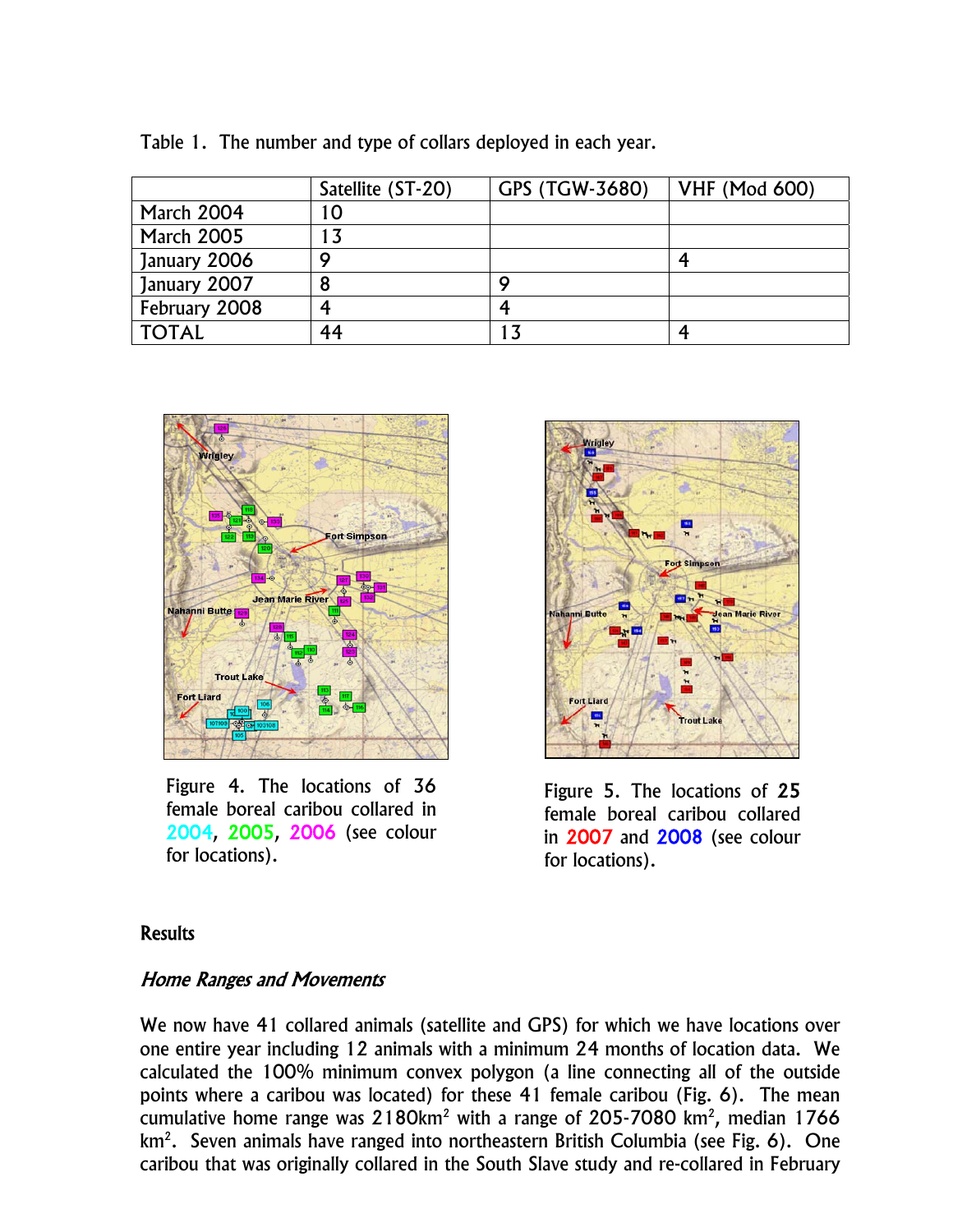2007 near Trainor Lake (caribou #149) was not included in this analysis. Home range sizes we report are similar to those from a Cameron Hills study (Johnson 2007) but somewhat smaller than those reported for the Lower Mackenzie Valley study area (Nagy et al. 2005).



Figure 6. Minimum convex polygon estimates of the home ranges of 41 collared female boreal caribou.

Female boreal caribou are widely dispersed, found in small groups (1 or 2 adult females), and have limited movements during the calving/post-calving period and throughout the summer (Johnson 2007; Larter and Allaire 2006a; b; Nagy et al. 2005). Movements increase and group size increases during the fall/rut (1 September – 15 October) as females and males are found together. During winter (16 October – 30 April) we find the largest group sizes but caribou are still found in small groups (3-5 animals). The greatest directional movements occur during early (November) and late (April) winter.

# Caribou #149

Originally collared in the Cameron Hills study area (Fig. 7). This animal later moved up into the Dehcho study area where she was re-captured and a new collar was deployed on her in February 2007. Her cumulative range (100% minimum convex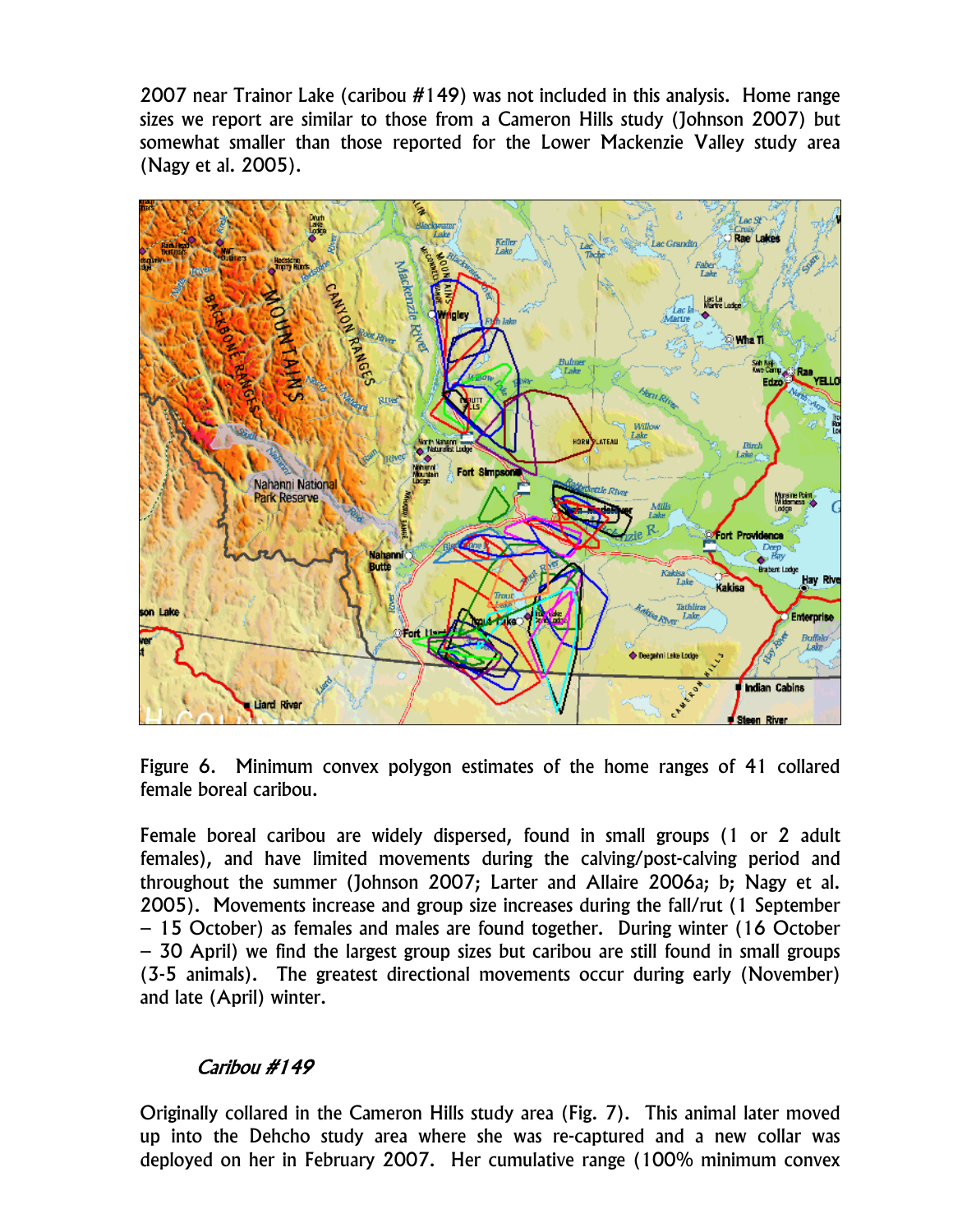polygon) between the study areas is 10,630km<sup>2</sup> with a range of 6391km<sup>2</sup> in the Cameron Hills and  $3289 \text{ km}^2$  in the Dehcho study areas.



Figure 7. The 100% minimum convex polygon of caribou #149. **■** is the location where she was initially collared (10 March 2005) and ■ is the location where she was re-collared (24 February 2007).

## Relocation Flights – primarily for VHF collared animals

From 23 April 2007 to 31 March 2008 we attempted 18 flights primarily to locate the 4 female caribou with VHF collars. The goal was to locate these animals at least once a month. Although the collars were deployed on caribou in the vicinity of Fort Simpson and Jean Marie River these animals ranged over large areas. One of these collared females died in May. Flights were primarily flown with fixed-wing aircraft (Cessna 172 or 185) generally at a high elevation because visual observations are not necessary. Opportunistic flights were made associated with fire operations. A brief account of each flight can be found in Appendix 1.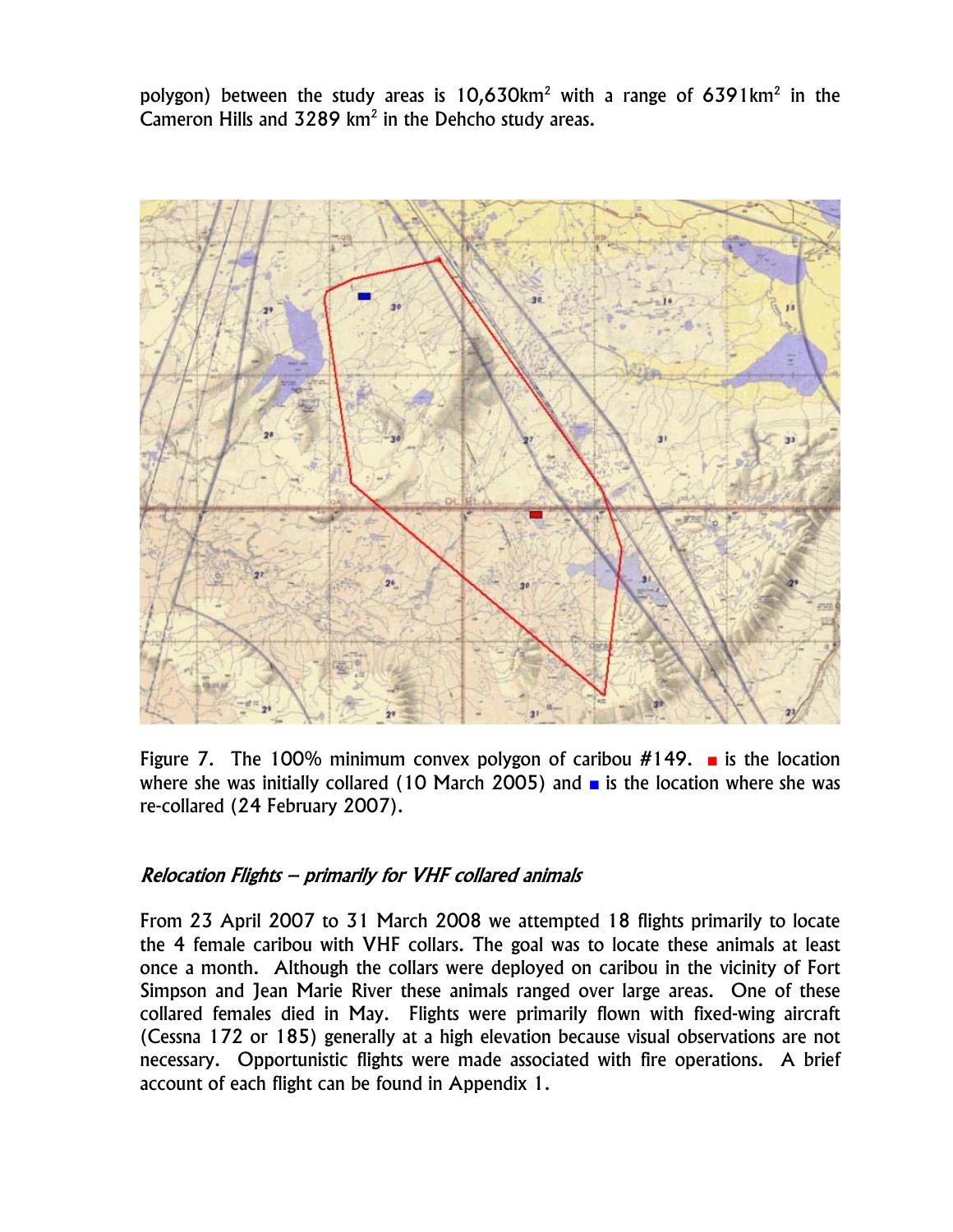# May/June Cow/Calf Surveys

These surveys are conducted with helicopter because their goal is to locate all collared caribou and determine whether or not they have newborn calves with them. All caribou and other wildlife observed on these surveys are recorded (Table 2). This provides us with an estimate of annual calf production. Neonatal deaths and late born calves cannot be detected with this survey. Surveys were completed 29-30 May 2006 and 29-30 May 2007. We located all 22 caribou with functioning collars in 2006 and all 30 caribou with functioning collars in 2007. Caribou were widely distributed in both surveys requiring 1900 and 1800km of flight lines respectively.

|                                                  | 2006           | 2007 |
|--------------------------------------------------|----------------|------|
| Total number caribou observed                    | 45             | 74   |
| Number of female caribou                         | 27             | 42   |
| Number of calf caribou                           | 16             | 28   |
| Number of calves per 100 female caribou          | 56.2           | 66.7 |
| Number of collared caribou with calves           | 12             | ∣ Q  |
| Number of calves per 100 collared female caribou | 54.5           | 65.5 |
| Number of male caribou                           |                |      |
| Number of yearling caribou                       |                |      |
| Number unknown sex/age class caribou             | $\mathfrak{p}$ |      |
| Number of moose observed                         | 2              |      |
| Number of black bear observed                    |                |      |

Table 2. Cow/calf survey results from 2006 and 2007.

## February/March Classification Surveys

We assumed that calves of the year observed in late winter would be recruited into the population. Surveys are conducted with a helicopter because we require visual observations of all collared caribou and any animals associated with these animals. Photographs of caribou groups are taken to verify the presence of calves. During this survey we have observed calves with collared caribou that did not have calves with them during the post calving survey. All caribou and other wildlife observed on these surveys are recorded (Table 3). Surveys were completed on 1-2 March, 2006, 26-27 February, 2007 and 3-5 March, 2008 with 170, 216 and 241 caribou classified, respectively. We located all caribou with properly functioning VHF beacons, 24 in 2006, 33 in 2007, and 35 in 2008. Caribou were widely distributed requiring flight lines of approximately almost 1200km, 1600km and 1700km in 2006, 2007 and 2008 respectively. Caribou were classified into calves (8-10 months old), yearlings (20-22 months old), females ( $\geq$ 32 months old), and males ( $\geq$ 32 months old). Some yearlings may have been misclassified as females or males  $\geq$  32 months old.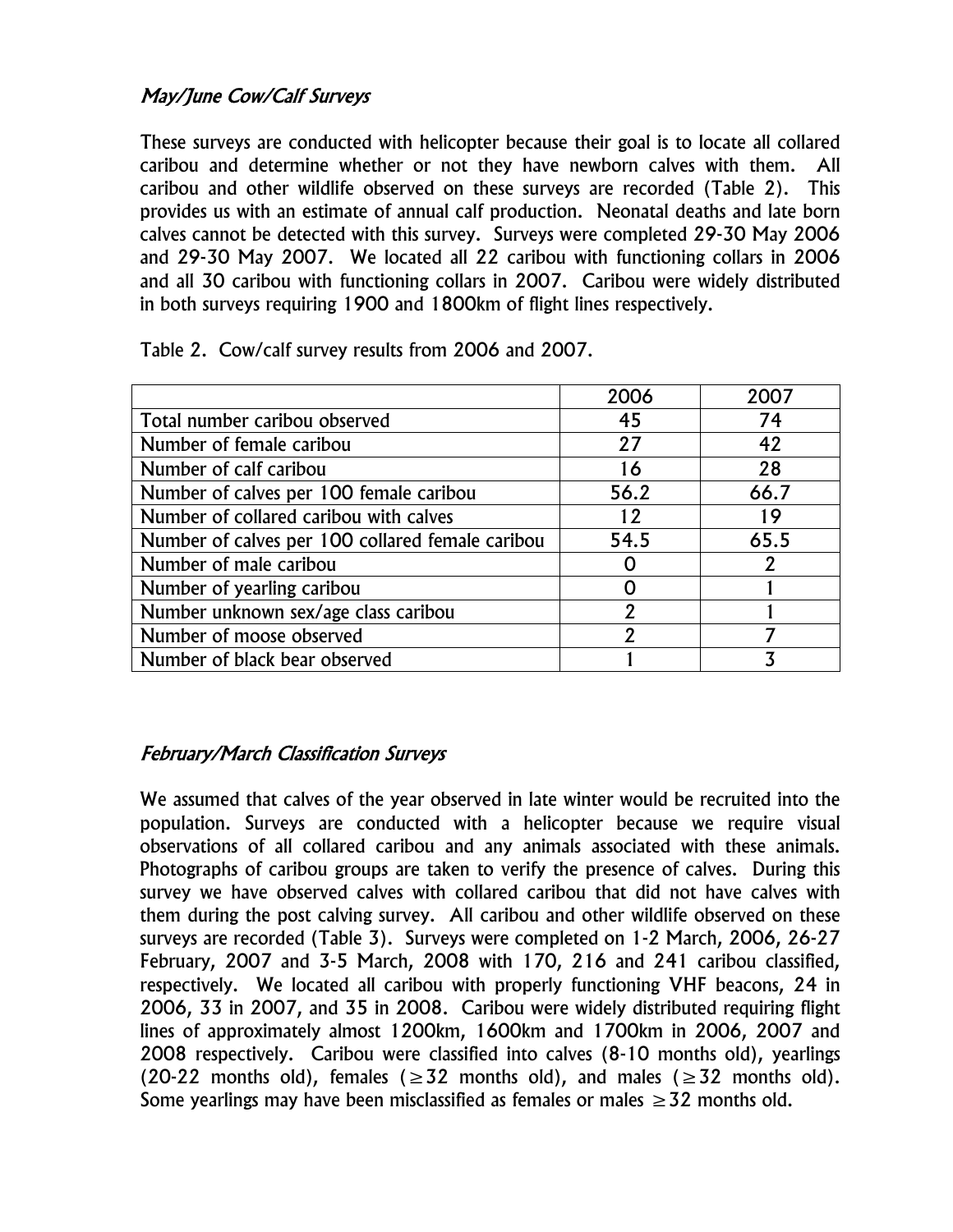| Table 3. The number of caribou classified and other wildlife observed during caribou |  |  |  |  |
|--------------------------------------------------------------------------------------|--|--|--|--|
| sex/age classification surveys in 2006-2008.                                         |  |  |  |  |

|                                               | 2006 | 2007 | 2008 |
|-----------------------------------------------|------|------|------|
| Total number caribou observed                 | 170  | 216  | 241  |
| Number of female caribou                      | 94   | 114  | 145  |
| Number of calf caribou (8-10 months old)      | 27   | 26   | 34   |
| Number of yearling caribou (20-22 months old) | 13   | Ô    |      |
| Number of male caribou                        | 35   | 70   | 61   |
| Number unknown sex/age class caribou          |      |      |      |
| Number of calves per 100 female caribou       | 28.7 | 22.8 | 23.4 |
| Number of moose observed                      | 18   | 38   | 15   |
| Number of wolves observed                     | 2    |      |      |

Of the 11 collared female caribou that we know had calves in May 2005 (based upon a limited fixed-wing survey), 8 (72.7%) were observed with calves in the March 2006 classification survey. Of the 13 collared female caribou that we know had calves in May 2006, 6 (46.2%) were observed with calves in the February 2007 classification survey. Of the 21 collared female caribou that we know had calves in May 2007, 8 (38.0%) were observed with calves in the March 2008 sex/age classification survey. The number of calves per 100 adult females that we report in February/March is slightly higher than that reported for caribou in the adjacent Cameron Hills study area (Johnson 2007), but much lower than the 50-66 reported for caribou in the northern range of the Lower Mackenzie Valley study area near Tsiigehtchic (J. Nagy unpubl. data). Wolf predation on boreal caribou in the Lower Mackenzie Valley is negligible unlike in the Cameron Hills and Dehcho study areas (Johnson 2007; J. Nagy pers. comm.). Now we have had collared caribou distributed widely throughout the Dehcho region for over 2 years, there is some indication that population characteristics may be different for caribou that were collared north of the Mackenzie River from those collared south of the Mackenzie River.

# **Mortalities**

Since April 2007, 4 collared caribou have died and we have successfully retrieved all 4 of these collars. Two caribou were likely killed by wolves, one caribou was shot, and another was killed by a black bear. We have successfully retrieved collars from all caribou that have died since the start of the study. Of the 22 mortalities there is strong evidence that 18 resulted from wolf predation and 1 resulted from bear predation; 1 caribou was shot, and 2 died of natural causes associated with old age. Some of these mortalities occurred near prominent game trails not associated with seismic activity. The majority of mortalities (18 of 22) have occurred between late-March and mid-July in any year, a similar time period when the majority of female mortalities have occurred in the Cameron Hills study area (Johnson 2007). The other mortalities occurred in September (1), October (1) and November (2).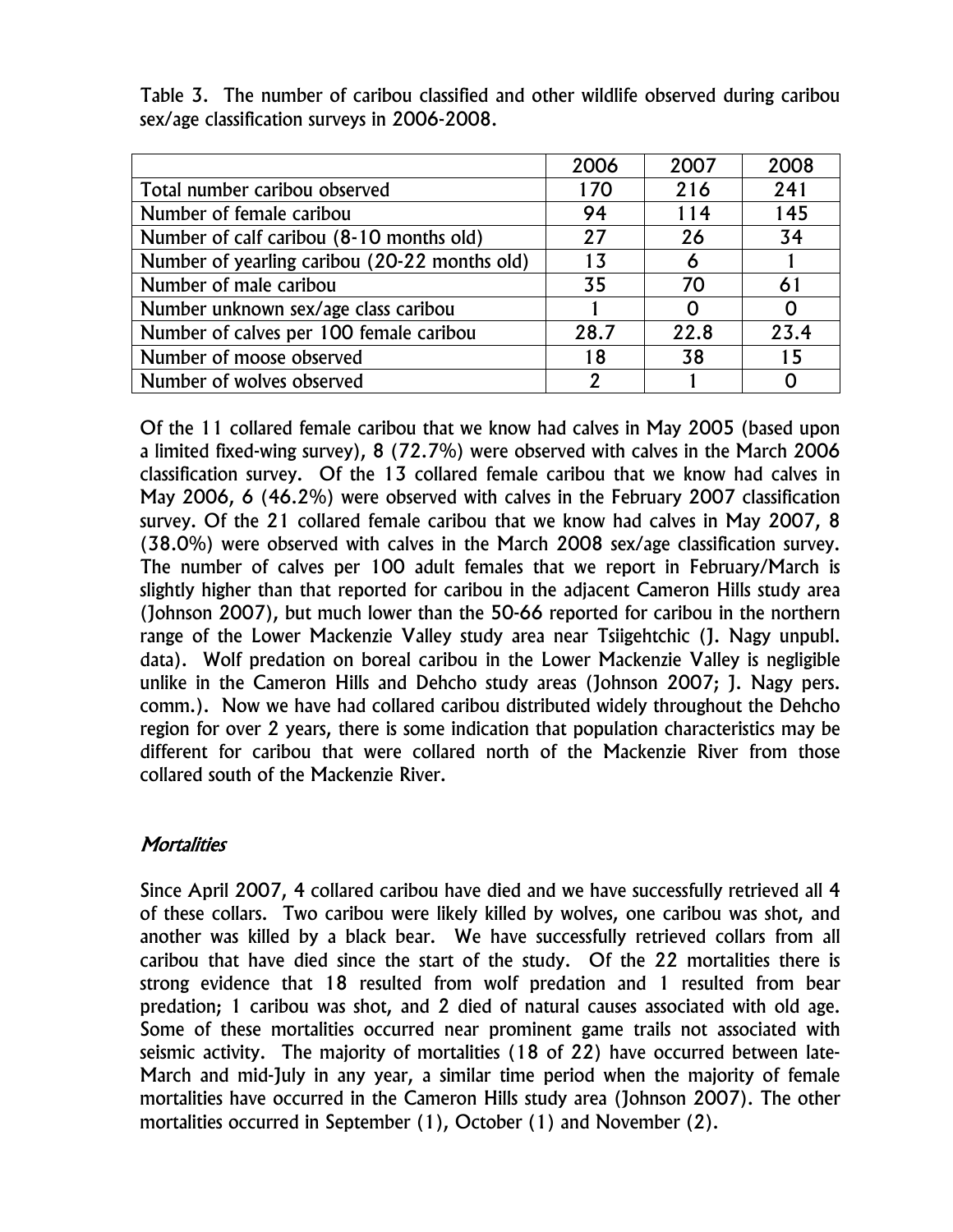Teeth have been retrieved from 10 of the 22 mortalities. To date 9 teeth have been forwarded to Matson's Laboratory for aging. Age is determined based upon counting cementum annuli on preferably the incisor teeth, similar to counting the rings of a tree. 1 June is used as the birth date for caribou (Matson 1981). The age range is from 5 to 17 (median age 11 years; Fig. 8). These are some surprising old ages. Also of note is that blood test results indicated that 5 of the collared female caribou were pregnant at 10, 10, 14, 14, and 16 years of age.



Figure 8. The ages of 9 female boreal caribou at the time of their death rounded down to the nearest year. Age determined by counting cementum annuli of teeth.

#### Adult Female Survival

Based upon the number of collared caribou that have died during the course of the study to date (Kaplan and Meier 1958; Pollock et al. 1989) our best estimate of mean adult survival over 3 years pooled across the entire study area is 76%. There has been yearly variation in adult female survival and there may be an indication that population demographics are somewhat different for caribou collared north of the Mackenzie River compared to caribou collared south of the Mackenzie River (Table 4.) The annual adult female survival ranges from 60-81% for female caribou north of the Mackenzie River and from 63-94% for caribou south of the Mackenzie River. Overall throughout the Dehcho, adult female survival is low and less than that reported in the Cameron Hills (Johnson 2007) and Lower Mackenzie (Nagy et al. 2005) study areas.

## Estimated Population Rate of Increase

We estimated the population rate of increase measured from 1 April to 31 March for 3 successive years for the entire study area and also separated out for caribou north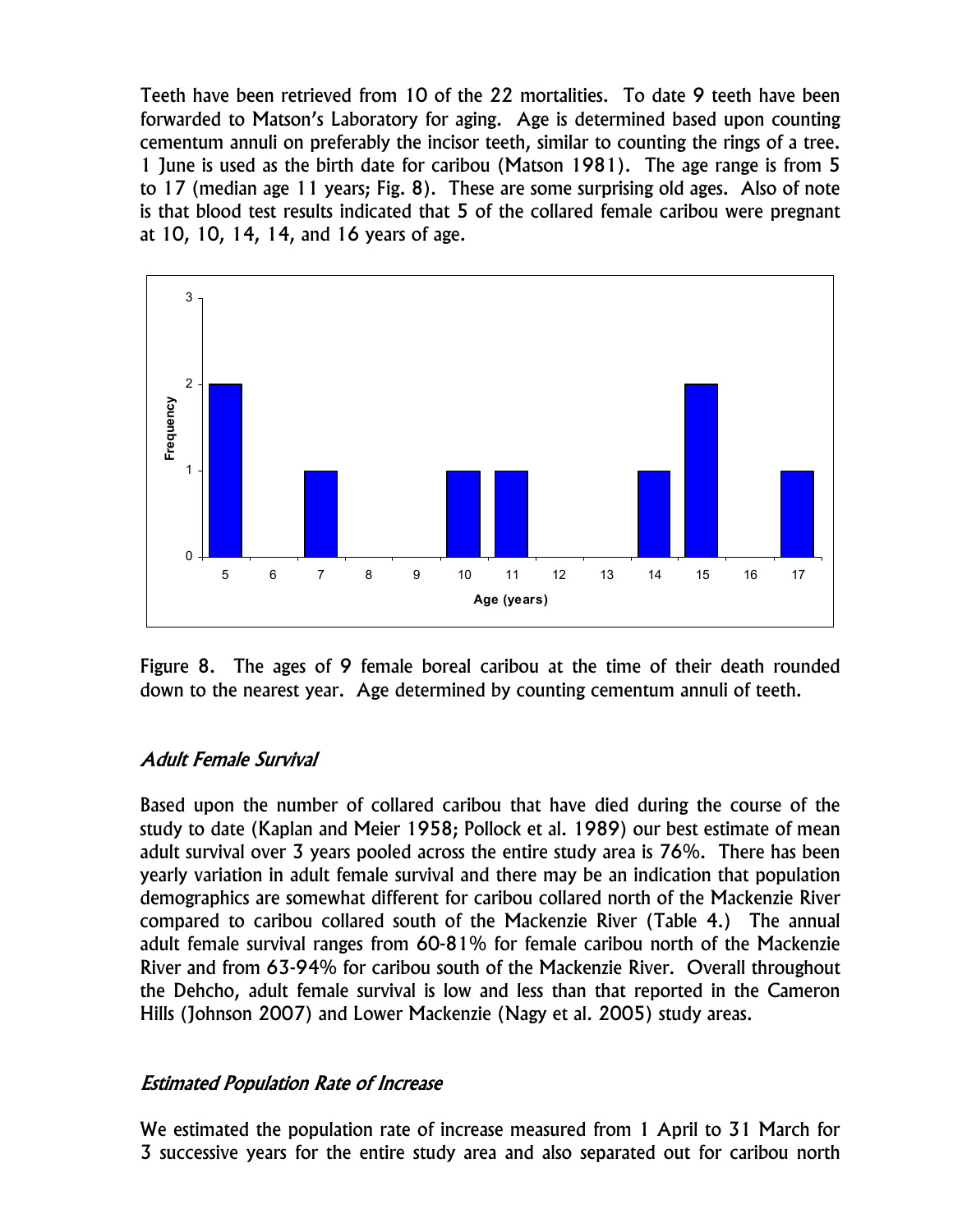and south of the Mackenzie River. We based the estimate on the annual female survival and the ratio of calves per 100 adult females (Hatter and Bergerud 1991). A rate of increase, or **λ,** of 1 indicates population stability, <1 indicates population decrease, and >1 indicates population increase. Small sample sizes affect the confidence of the estimate, but **λ** values have generally been <1 (Table 4).

Table 4. The population rate of increase (**λ**) estimated for 3 successive years in the Dehcho. The north-south boundary is the Mackenzie River.

| South Dencho           |                             |                |                              |  |  |  |  |  |
|------------------------|-----------------------------|----------------|------------------------------|--|--|--|--|--|
| Year                   | <b>Female Survival Rate</b> | Ca:100 Females | Rate of Increase $(\lambda)$ |  |  |  |  |  |
| 2005-2006              | 0.6250                      | 0.2587         | 0.7179                       |  |  |  |  |  |
| 2006-2007              | 0.6429                      | 0.2616         | 0.7396                       |  |  |  |  |  |
| 2007-2008              | 0.9375                      | 0.2558         | 1.0750                       |  |  |  |  |  |
|                        | North Dehcho                |                |                              |  |  |  |  |  |
| Year                   | <b>Female Survival Rate</b> | Ca:100 Females | Rate of Increase $(\lambda)$ |  |  |  |  |  |
| 2005-2006              | 0.6000                      | 0.3318         | 0.7193                       |  |  |  |  |  |
| 2006-2007              | 0.7500                      | 0.1999         | 0.8333                       |  |  |  |  |  |
| 2007-2008              | 0.8125                      | 0.1937         | 0.8996                       |  |  |  |  |  |
| <b>Dehcho Combined</b> |                             |                |                              |  |  |  |  |  |
| Year                   | <b>Female Survival Rate</b> | Ca:100 Females | Rate of Increase $(\lambda)$ |  |  |  |  |  |
| 2005-2006              | 0.6191                      | 0.2881         | 0.7232                       |  |  |  |  |  |
| 2006-2007              | 0.6923                      | 0.2286         | 0.7817                       |  |  |  |  |  |
| 2007-2008              | 0.8750                      | 0.2335         | 0.9906                       |  |  |  |  |  |

South Dehcho

## Response to Anthropogenic Linear Features

Recent analyses of location data obtained for boreal caribou outfitted with GPS collars in the Lower Mackenzie (LM), Dehcho (DC), and Cameron Hills (CH) study areas, indicate that seismic lines are barriers to the movement of caribou. Caribou used areas near seismic lines less than expected if they had used areas within their home ranges randomly (Nagy et al. in prep. a). Caribou showed reduced use of areas near seismic lines from 500m (LM), to 250m (DC), and to 100m (CH) as the density of seismic lines increased within their home ranges (Nagy et al. in prep. a). Caribou also crossed seismic lines less frequently than expected if their movements had been random within their home ranges (Nagy et al. in prep. a). For caribou in stable or increasing populations, <20% of their annual home ranges were within 250m of linear developments and the density of seismic lines in their annual home ranges was <0.5km per km2 (Nagy et al. in prep. b.).

Although the DC is relatively pristine, the Dehcho Land Use Plan (DLUP) indicates a noticeable linear footprint on the landscape. Based upon the DLUP digital linear footprint files we calculated the distance of caribou mortalities from the nearest linear feature. Seismic lines do not kill caribou, predators that travel these lines do. Of 18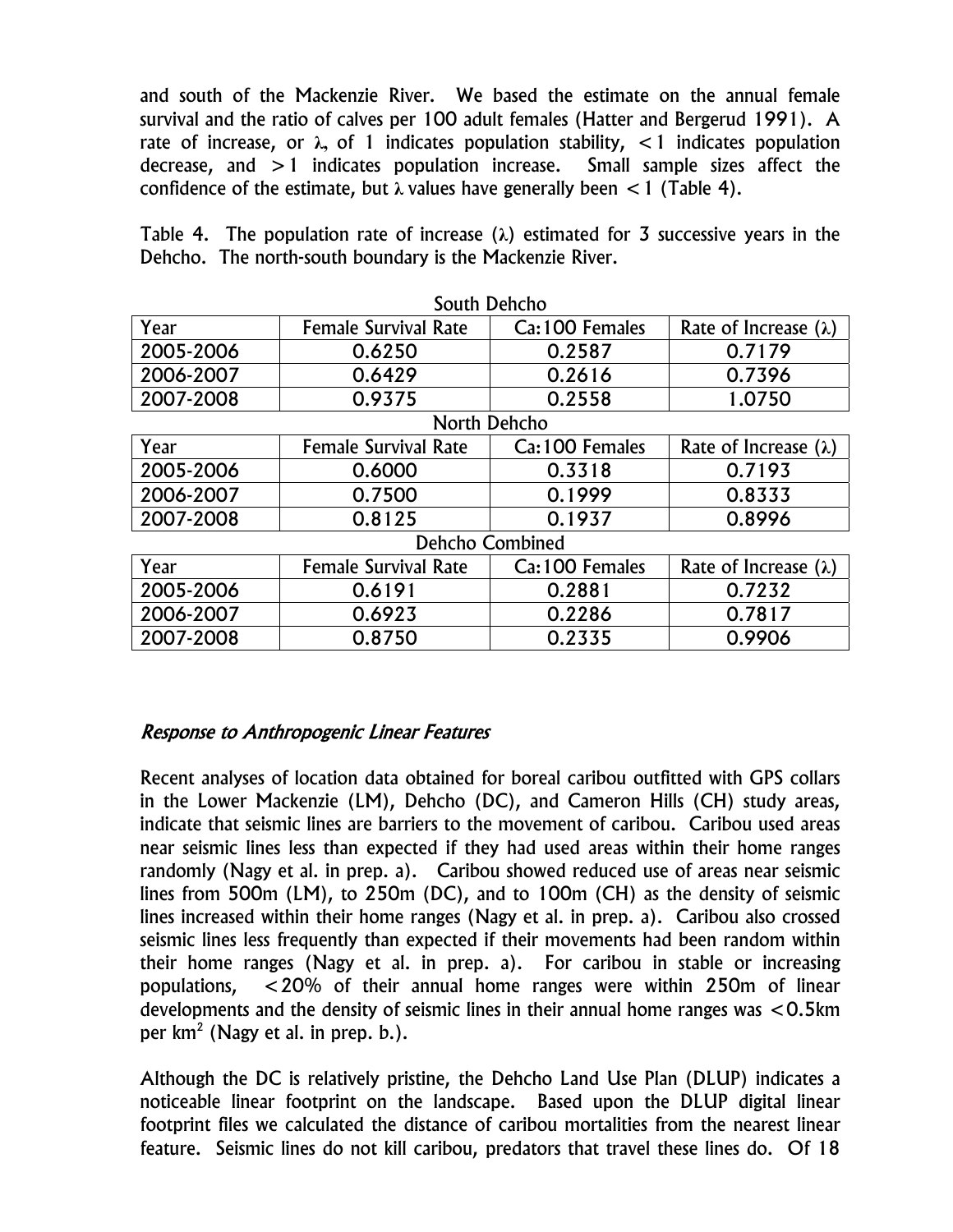mortalities related to wolf or bear predation, 7 (38.9%) occurred within 500m of a linear feature (Table 5.). The 2 animals whose death was not related to predation died 150 and 200m from the nearest linear feature. There is a much higher impact of predators in the DC likely because there is a diversity of prey. A greater number of predators traveling the same amount of linear features would have more of an impact on the caribou population. This may be why the caribou population(s) in the DC indicate a **λ** indicating population decrease.

Table 5. The number of caribou kills, related to wolf or bear predation, found from various distances (in metres) to the nearest linear feature. The linear features are based upon the the DLUP linear footprint.

| Distance from DLUP | < 100 | $100-250$   251-500   501-1000 | >1000 |
|--------------------|-------|--------------------------------|-------|
| Linear Feature (m) |       |                                |       |
| <b>Number</b>      |       |                                |       |

## Disease and Parasites

Blood and fecal samples have been analyzed for the presence of diseases and parasites. Minor infestations of the eggs of *Ostertagia* have been found in 41 of 56 (73%) fecal samples. *Giardia* and *Cryptosporidium* eggs have been found in 2 (4%) and 3 (5%) of 56 fecal samples, respectively. All 22 blood samples were negative for *Brucella*, with 6 (27%) indicating exposure to herpesvirus. From 8 fecal samples collected opportunistically during the Sambaa K'e track count project this winter 1 had eggs of Ostertagia and one had eggs of lungworm (*Parelaphostrongylus odocoilei*).

## Miscellaneous Topics and Findings of Note

## Calving Fidelty

Some female caribou certainly show fidelity to calving areas by calving in roughly the same location in successive years, but that is not the case for all collared females.

#### Collar Issues

Two of the collars deployed in March/April 2004 continue to provide inconsistent satellite transmissions during part of the winter. We have been working with the manufacturing company to try and determine the cause(s) and rectify the situation without success. The manufacture has modified our refurbished collars at their expense and has offered to refurbish the malfunctioning units at no charge if we can retrieve them. Currently we have been unable to retrieve any of these collars.

The life span of collars deployed in 2005 and 2006 is nearing an end. Beginning in March-April 2009 and continuing again in June-September 2010 large numbers of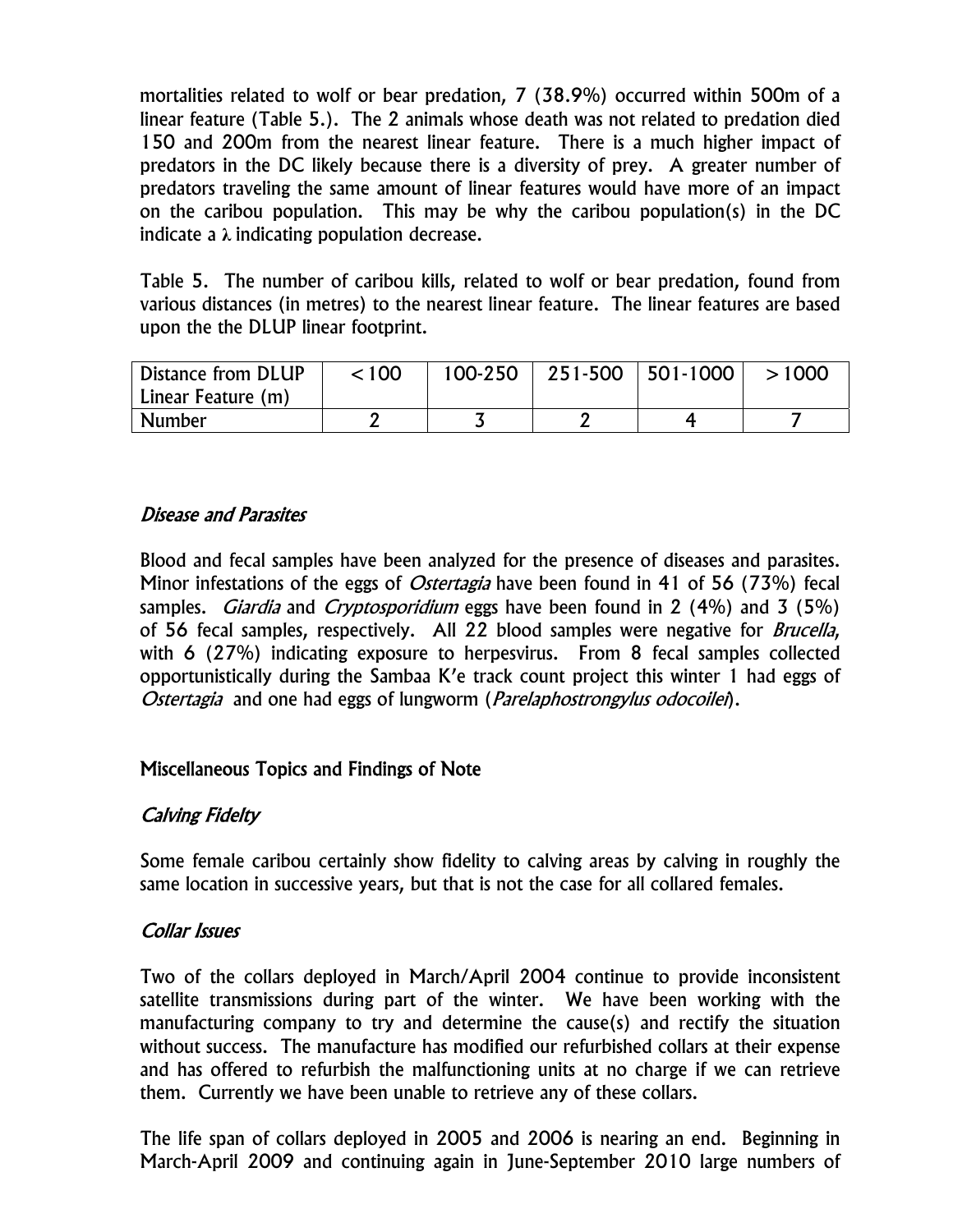collars will be released and their transmissions ceasing. We will attempt to retrieve as many of these collars as is logistically feasible so they can be refurbished and made available for redeployment. The loss of these collars will reduce the number of collared female caribou in the program. In order for continued population monitoring we would need to maintain a minimum number of collared females. Whether these collars are GPS, satellite, and VHF in any combination is a topic that needs to be addressed. Ideally we suggest maintaining 30-35 collars throughout the study area.

However, if there is evidence that population parameters are different for boreal caribou collared north of the Mackenzie River versus those collared south of the Mackenzie River, then we would ideally need to deploy 25-30 collars on females residing on the north and 25-30 collars on females residing on the south side of the Mackenzie River. Again the number and type of collars deployed needs to be addressed based upon the questions we want answered. We hope to have discussion on these issues 4<sup>th</sup> Biannual Dehcho Regional Wildlife Workshop in Fort Simpson, October 2008, so that some clear goals and objectives are formulated.

# Co-operative Work Projects

Over the past 2 winters Sambaa K'e Dene Band (SKDB) has been conducting a track counting program, which ENR initially assisted with. Caribou fecal samples have been collected opportunistically during the track count program and SKDB has made these samples available to ENR. ENR has forwarded these samples for disease and parasite analysis in addition to those samples collected from captured caribou. ENR will be cooperatively sharing the sample analysis results and location information from caribou found in the track counting study area.

All location data from this study is being combined with location data from the Cameron Hills and Lower Mackenzie studies so that we can get a better idea of how boreal caribou use their range on a seasonal basis and how range use is modified by different current levels of disturbance throughout the range of boreal caribou in the Northwest Territories. We continue to work co-operatively with the researchers conducting these studies in the Inuvik and South Slave Regions.

#### **Deliverables**

ENR continues to provide quarterly maps to its First Nations partners. The maps show the ranges used by each individual collared caribou over the previous 3 months.

Posters outlining the Dehcho boreal caribou program and preliminary results were presented at the Science in the Changing North Conference in Yellowknife.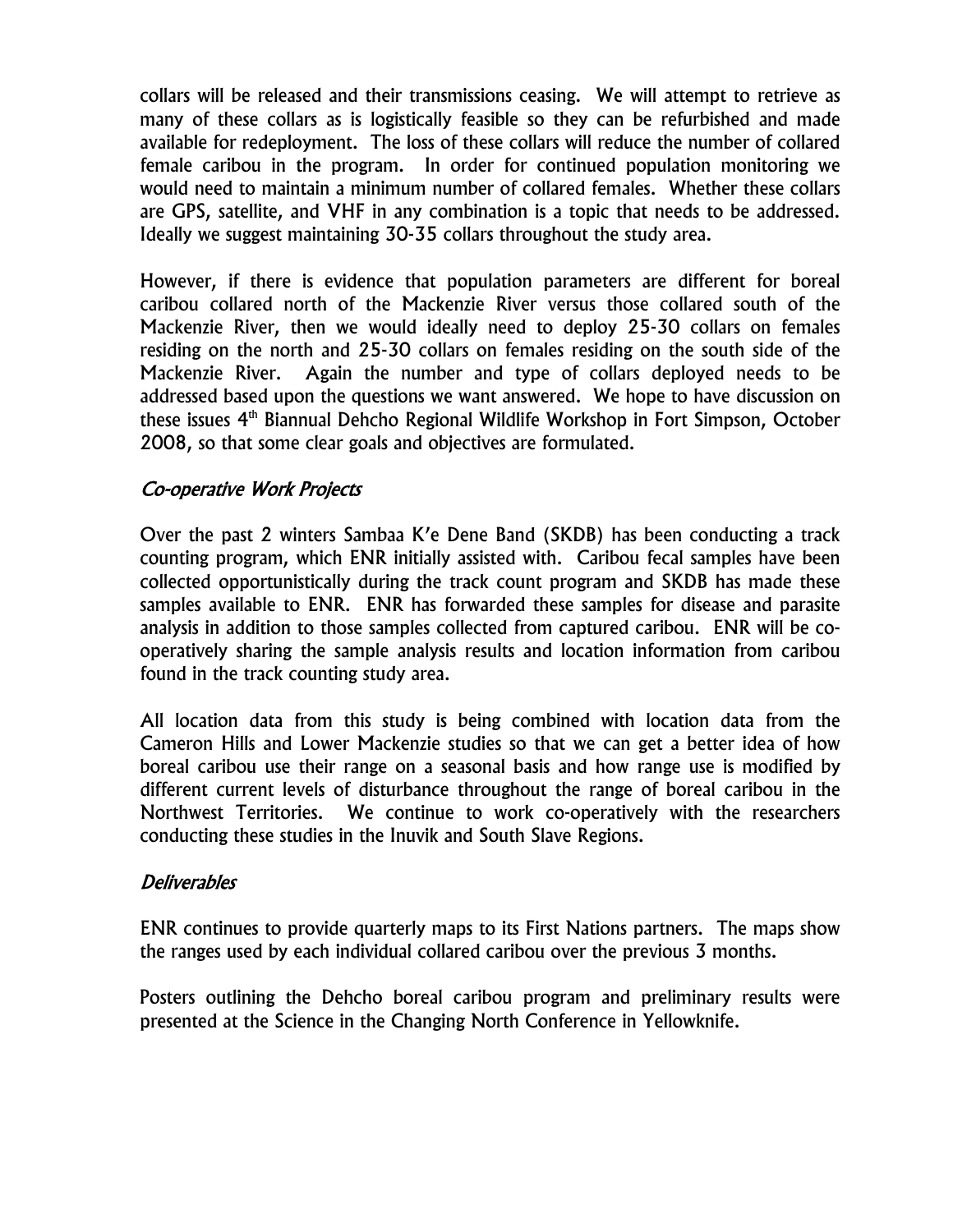#### **Acknowledgements**

We would like to thank John Nagy and Deborah Johnson for stimulating conversations, provision of data from their programs, critical reviews and assistance with the Dehcho Boreal Caribou Program. We thank Forest Management, Fort Simpson, for providing access to helicopter time, particularly for collar retrieval, and providing fuel for survey and capture operations. Pathfinder and Diversified Environmental Services captured and deployed collars on boreal caribou. CLS America provided all satellite location data. Matson's Laboratory aged all the teeth. Bow Valley Research analyzed fecal samples for disease and parasite presence. Simpson Air, Wolverine Air, Canadian Helicopters and Great Slave Helicopters have provided aircraft for various aspects of the study. Funding for the program came from ENR Wildlife, the Western Northwest Territories Biophysical Study (GNWT), and the Cumulative Impact Monitoring Program (DIAND).

#### References

- Hatter IW, Bergerud AT. 1991. Moose recruitment, adult mortality and rate of change. Alces 27: 65-73.
- Johnson D. 2007. Boreal caribou fitness and habitat use in the Bistcho Lake/Cameron Hills area of the Dehcho,  $NWT - 1$  April 2006 – 30 March 2007.
- Kaplan EL, Meier P. 1958. Nonparametric estimation from incomplete observations. J. Am. Stat. Assoc. 53 : 457-481.
- Larter NC, Allaire DG. 2005. Trout Lake boreal caribou study progress report, February 2005. ENR Fort Simpson.
- Larter NC, Allaire DG. 2006a. Trout Lake boreal caribou study progress report, February 2006. ENR Fort Simpson.
- Larter NC, Allaire DG. 2006b. Ebbutt Hills boreal caribou study progress report, February 2006. ENR Fort Simpson.
- Larter NC, Allaire DG. 2007. Dehcho boreal caribou study progress report, March 2007. ENR Fort Simpson.
- Matson, GM. 1981. Workbook for cementum analysis. Milltown, MT.
- Nagy JA, Aurait A, Wright W, Slack T, Ellsworth I, Kienzler M. 2005. Ecology of boreal woodland caribou in the Lower Mackenzie Valley, NT: April 2003- November 2004.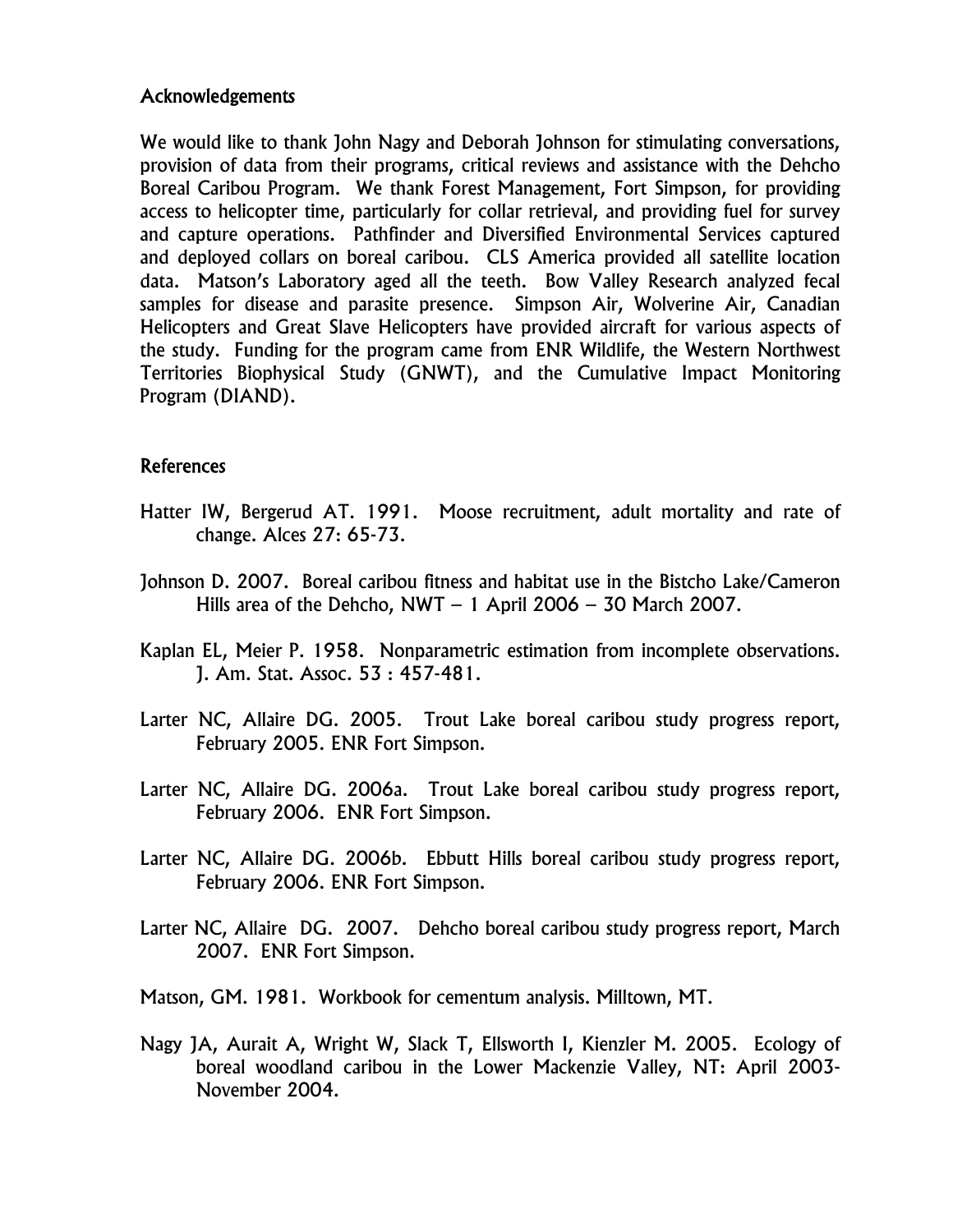- Nagy JA, Johnson D, Larter NC, Derocher AE, Bayne E, Merrill E, Boutin S, Case RL, Hekkila J. in prep a. Seismic lines are barriers to the movement of boreal caribou.
- Nagy JA, Johnson D, Larter NC, Derocher AE, Bayne E, Merrill E, Boutin S, Case RL, Antoniak T, Hekkila J. in prep b. Determining sustainable levels of cumulative impacts for boreal caribou: an alternate management model.
- Pollock KH, Winterstein SR, Bunck CM, Curtis PD. 1989. Survival analysis in telemetry studies: the staggered entry design.

## Personal Communications

John Nagy, Senior Wildlife Researcher, Mackenzie Valley Development, ENR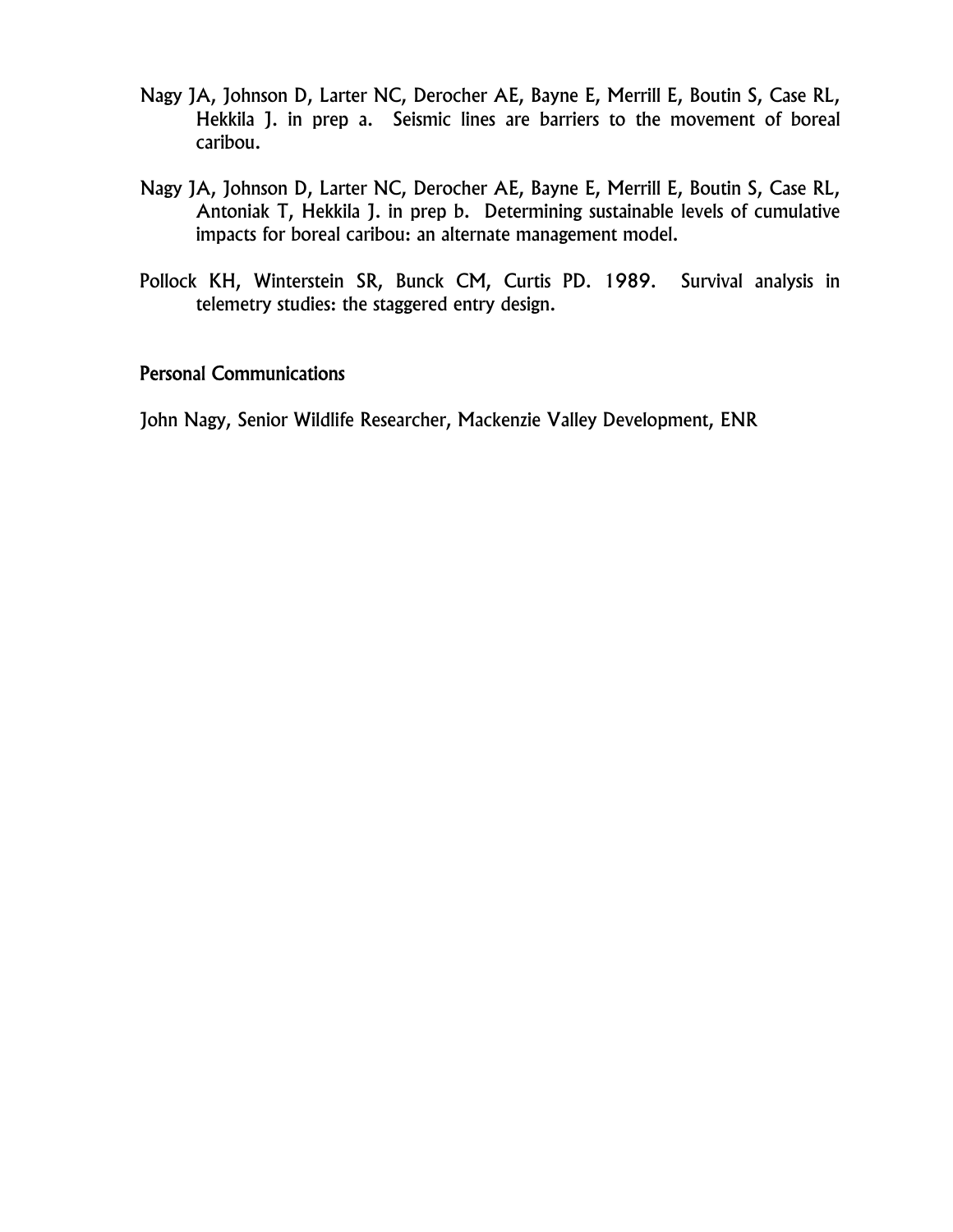Appendix 1. Brief descriptions of relocation and collar retrieval flights conducted since from April 2007 to March 2008.

All relocation flights.

- $\geq$  On 23 April, 2007, we used a fixed-winged aircraft to relocate #132,133,134, and 135.
- $\triangleright$  On 22 May, we used a fixed-winged aircraft to relocate #132, 133, 134 and 135.
- $\geq$  On 29-30 May we used a helicopter to relocate and get visual observations of 30 of 33 caribou with functioning collars. We also made visual observations of collars by the remains of caribou #141 and 135, 135 was killed by a bear.
- $\triangleright$  On 20 June we used a fixed-winged aircraft to relocate #132, 133 and 134.
- $\triangleright$  On 31 July we used a fixed-wing aircraft to relocate #132, 133 and 134.
- $\geq$  On 2 August we used a forestry helicopter to relocate #133 on the way to Wrigley for fire operations.
- $\triangleright$  On 29 August we used a fixed-winged aircraft to relocate #132, 133, 134 and checked on FS-028 for the fire operations.
- $\triangleright$  On 18 September we used a fixed-wing aircraft to relocate #132, 133 and 134.
- $\triangleright$  On 23 October, we used a fixed-wing aircraft to relocate #132, 133 and 134.
- $\geq$  On 15-21 November we used a fixed-winged aircraft during our moose survey to relocate 132, 133, 134, 140and 143, 143 wasn't giving us any satellite locations recently and 140 died east of the Enbridge Pipeline ROW.
- $\triangleright$  On 6 December, we used a fixed-wing aircraft to relocate #120, 131, 132, 134 and 143.
- $\triangleright$  On 7 December, we used a fixed-wing aircraft to relocate #120 and 133.
- $\geq$  On 25 January, we used a fixed-winged aircraft to relocate #132, 134 and 143. We were not able to relocate #133.
- $\triangleright$  On 5 February we used a fixed-winged aircraft to relocate #132 and 152.
- $\triangleright$  On 15 February we used a fixed-winged aircraft to relocate #132, 134, and 143. We were not able to relocate #133.
- $\geq$  On 26-27 February we used a helicopter to relocate 33 animals with active collars and conduct a sex/age classification survey.
- $\triangleright$  On 26 March we used a fixed-wing aircraft to relocate #132, 134 and 143.
- $\triangleright$  On 27 March we were not able to relocate #133.
- $\triangleright$  A fixed-wing flight is planned for 21 April to relocate VHF collared animals.

All flights to retrieve collars from dead animals.

- $\geq$  On 21 May we drove on Highway #1 to retrieve the collar from VHF #135. We had to walk off the highway with shotguns in case the black bear was still in the vicinity.
- $\triangleright$  On 13 July we used a helicopter to retrieve the collar from #141.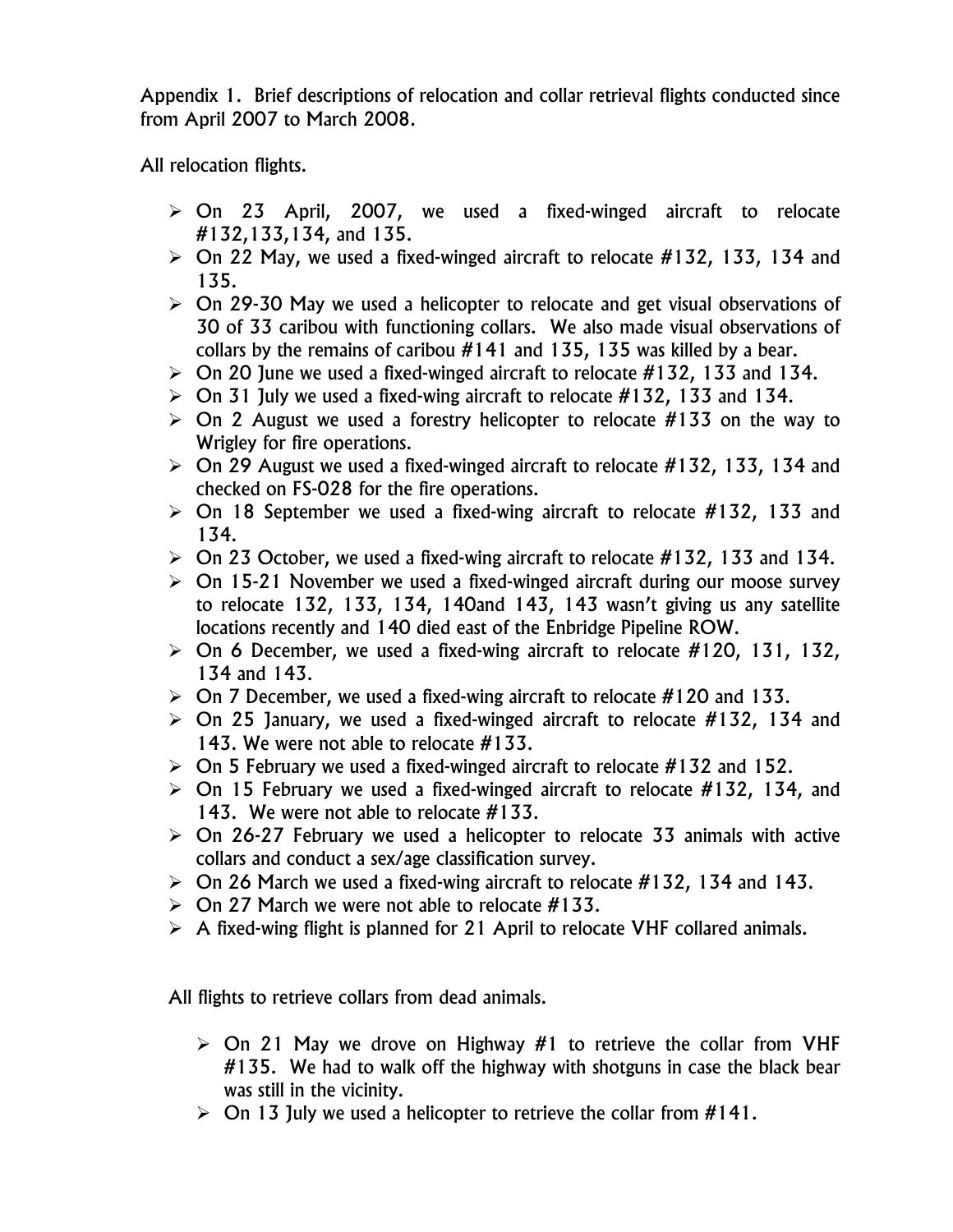Appendix 2. A time line of each collared caribou since 2004.

Animal # 100

- 29 March/04 collared
- 29 May/04 seen in group of 3 (no calf)
- 3 June/04 seen alone (no calf)
- 22 Sept/04 no visual
- 25 Jan/05 seen in group of 11, no calf
- 31 May/05 seen in group of 3 with calf
- 19 June/05 seen alone (no calf)
- 23 Sept/05 a problem with VHF reception
- 30 Oct/06 a problem with satellite signal reception
- 6 Feb/06 no satellite/VHF signal
- 27 Feb/07 no visual
- 30 May/07 no visual
- 15 June/07 collar finished transmitting

Animal # 101

- 30 March/04 collared
- Died during month of May/04, likely wolf predation
- 9 August/04 collar retrieved

# Animal #102

- 29 March/04 collared
- Died 14-15 May/04, wolf predation
- 3 June/04 collar retrieved

# Animal #103

- 1 April/04 collared
- 29 May/04 seen in group of 3 with calf
- 3 June/04 not checked on
- 22 Sept/04 no visual
- 25 Jan/05 not checked on
- Died 25-30 April/05, likely wolf predation
- 4 May/05 collar retrieved

Animal #104

- 29 March/04 collared
- 29 May/04 seen in group of 3 (no calf)
- 3 June/04 seen in group of 3 (no calf)
- 22 Sept/04 no visual
- 25 Jan/05 not checked on
- Died 19-27 April/05, death probably related to old age
- 4 May/05 collar retrieved

# Animal #105

- 30 March/04 collared
- 29 May seen in group of 3 with calf
- 3 June/04 not checked on
- 22 Sept/04 no visual
- 25 Jan/05 seen in group of 3 (no calf)
- 31 May/05 seen alone (no calf)
- 19 June/05 seen alone (no calf)
- 23 Sept/05 no visual
- 2 March/06 seen in group of 11 no calf
- 23 Aug/06 collar retrieved

- 30 March/04 collared
- 29 May/04 no visual
- 3 June/04 seen in group of 2 with calf
- 22 Sept/04 seen in group of 7 (no calf)
- 25 Jan/05 seen in group of 5 (no calf)
- 31 May/05 seen alone (no calf)
- 23 Sept/05 seen in group of 2 (no calf)
- Died 21-24 Nov/05, likely wolf predation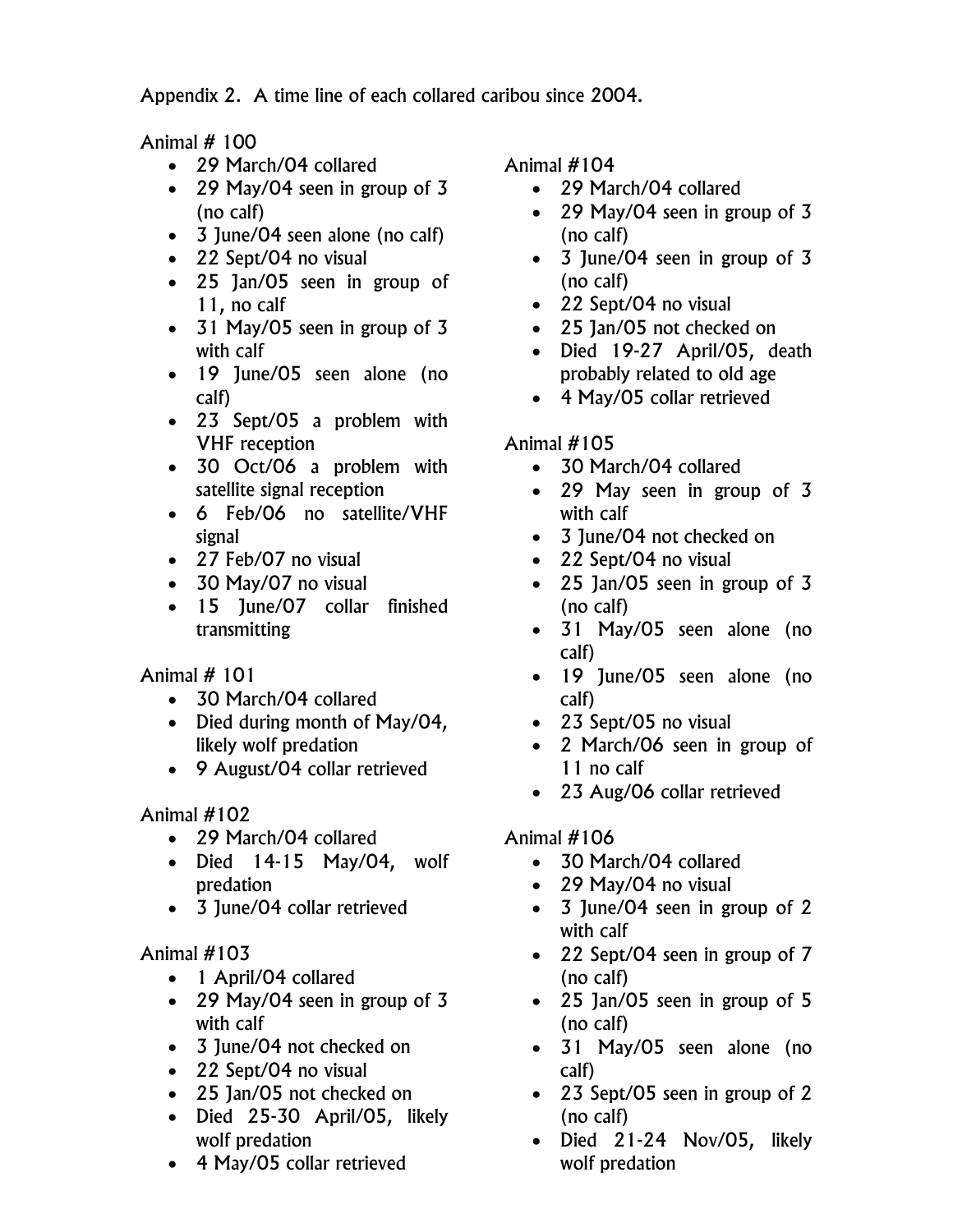• 30 May/06 collar retrieved

Animal #107

- 1 April/04 collared
- 29 May/04 no visual
- 3 June/04 not checked
- 22 Sept/04 seen in group of 3 with calf
- 25 Jan/05 not checked
- Died 14-17 April/05 likely wolf predation
- 4 May/05 collar retrieved

Animal #108

- 1 April/04 collared
- 29 May/04 seen alone (no calf)
- 3 June/04 no visual
- 22 Sept/04 seen in group of 3 (no calf)
- 25 Jan/05 seen in group of 4 (no calf)
- 31 May/05 no visual
- 10 June/05 no visual
- 19 June/05 seen with calf
- 23 Sept/05 no visual
- 5 Oct/05 seen in group of 5 with calf
- 2 March/06 seen in group of 3 with yearling
- 30 May/06 seen with calf
- 23 Jan/06 seen in group of 5 with calf
- 27 Feb/07 seen in group of 11with calf
- 30 May/07 seen in group of 3 with calf
- 15 June/07 collar finished transmitting

## Animal #109

- 1 April/04 collared
- 29 May/04 no visual
- 3 June/04 not checked on
- 22 September/04 seen in group of 4 (no calf)
- 25 Jan/05 not checked on
- 31 May/05 seen with calf
- 19 June/05 seen with calf
- 23 Sept/05 no visual
- 5 Oct/05 seen in group of 3 with calf
- Died 22-25 April/06, likely wolf predation
- 23 Aug/06 collar retrieved

# Animal #110

- 5 March/05 collared
- 10 April/05 not checked on
- 5 May/05 seen alone (no calf)
- 31 May/05 seen alone (no calf)
- 10 June/05 not checked on
- Died 5-11 June/05 likely wolf predation
- 29 July/05 collar retrieved

# Animal #111

- 3 March/05 collared
- 10 April/05 not checked on
- 5 May/05 seen in group of 2
- 31 May/05 seen with calf
- 10 June/05 not checked on
- 23 Sept/05 seen in group of 5 with calf
- 5 Oct/05 not checked on
- 1 March/06 seen in group of 9 no calf
- 29 May/06 seen with calf
- 16 Sept/06 seen in group of 3
- 24 Jan/07 seen in group of 14
- 27 Feb/07 seen in group of 4 with calf
- 30 May/07 seen with calf
- 4 March/08 seen in group of 8 with calf

# Animal #112

• 3 March/05 collared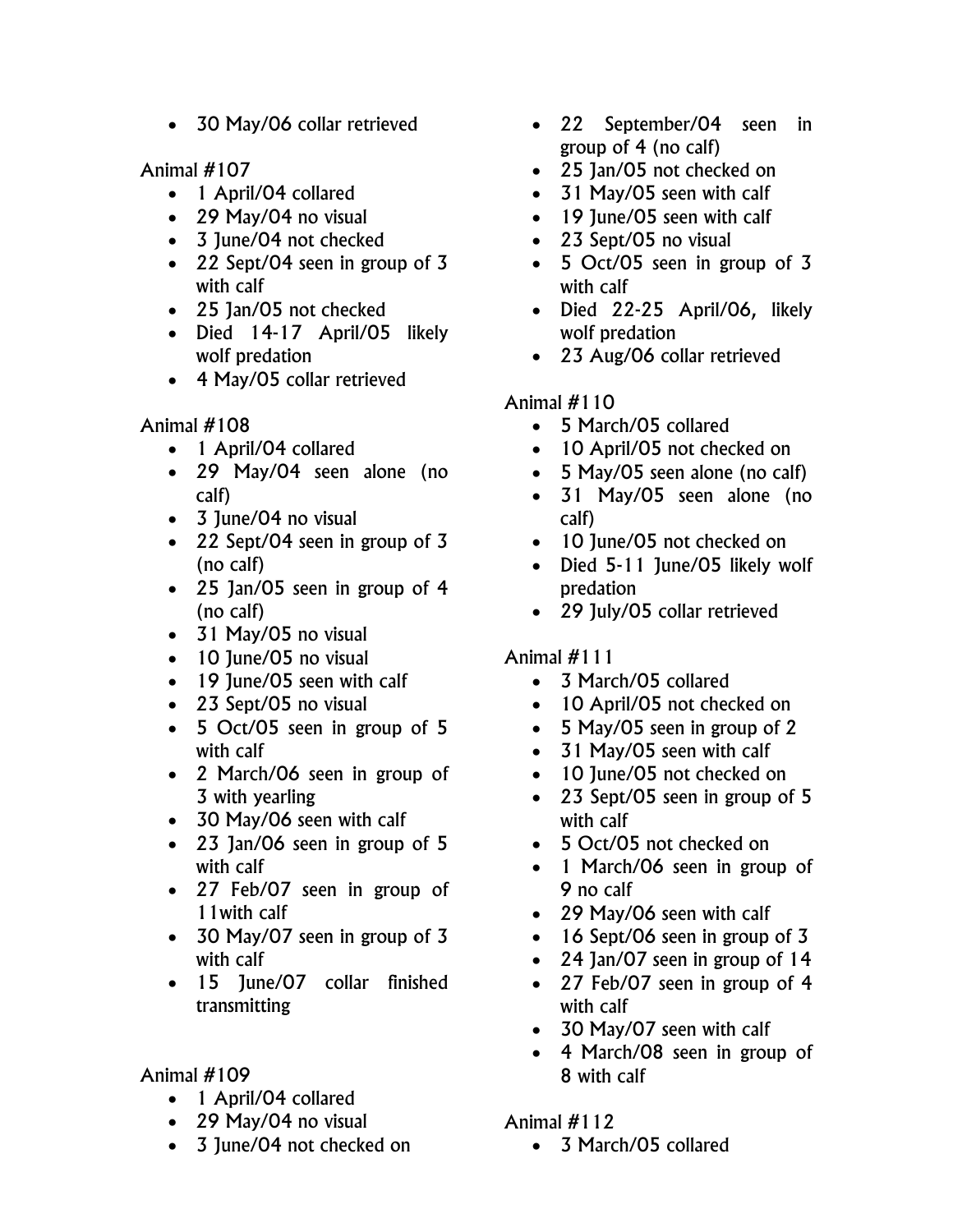- 10 April/05 seen with calf
- 5 May/05 not checked on
- 31 May/05 seen with calf
- 10 June/05 seen with calf
- 23 Sept/05 no visual
- 5 Oct/05 not checked on
- 1 March/06 seen in group of 6 with calf
- 30 May/06 seen in group of 4 with calf
- 16 Sept/06 seen with calf
- 27 Feb/07 seen in group of 5 with calf
- 29 May/07 seen with calf
- 5 March/08 seen with 2 bulls

- 3 March/05 collared
- 10 April/05 seen in group of 4
- 5 May/05 not checked on
- 31 May/05 no visual
- 10 June/05 seen alone (no calf)
- Died 2-8 Sept/05 likely wolf predation
- 5 Oct/05 collar retrieved

#### Animal #114

- 3 March/05 collared
- 10 April/05 seen in group of  $\mathsf{Q}$
- 5 May/05 not checked on
- 31 May/05 no visual
- 10 June/05 seen alone (no calf)
- 23 Sept/05 no visual
- 5 Oct/05 not checked on
- 2 March/06 seen in group of 6 no calf
- 29 May/06 seen in group of 3 no calf
- 16 Sept/06 seen in group of 3 no calf
- 27 Feb/O7 seen in group of 6 no calf
- 30 May/07 seen with no calf
- 4 March/08 seen in group of 7 no calf

#### Animal #115

- 3 March/05 collared
- 10 Apr/05 seen in group of 3
- 5 May/05 not checked on
- 31 May/05 seen alone (no calf)
- 10 June/05 not checked on
- 23 Sept/05 no visual
- 5 Oct/05 seen in group of 2 no calf
- 2 March/06 seen in group of 9 no calf
- 30 May/06 seen in group of 2 no calf
- 16 Sept/06 seen in group of 4 no calf
- 27 Feb/07 seen in group of 4 no calf
- 29 May/07 seen with calf
- 04 March/08 seen with 2 cows

- 3 March/05 collared
- 10 April/05 not checked on
- 5 May/05 not checked on
- 31 May/05 seen alone (no calf)
- 10 June/05 no visual
- 23 Sept/05 seen in group of 3
- 5 Oct/05 not checked on
- 26 Jan/06 seen in group of 7 with calf
- 2 March/06 seen in group of 4 with calf
- 29 May/06 seen with calf
- 16 Sept/06 seen in group of 2 no calf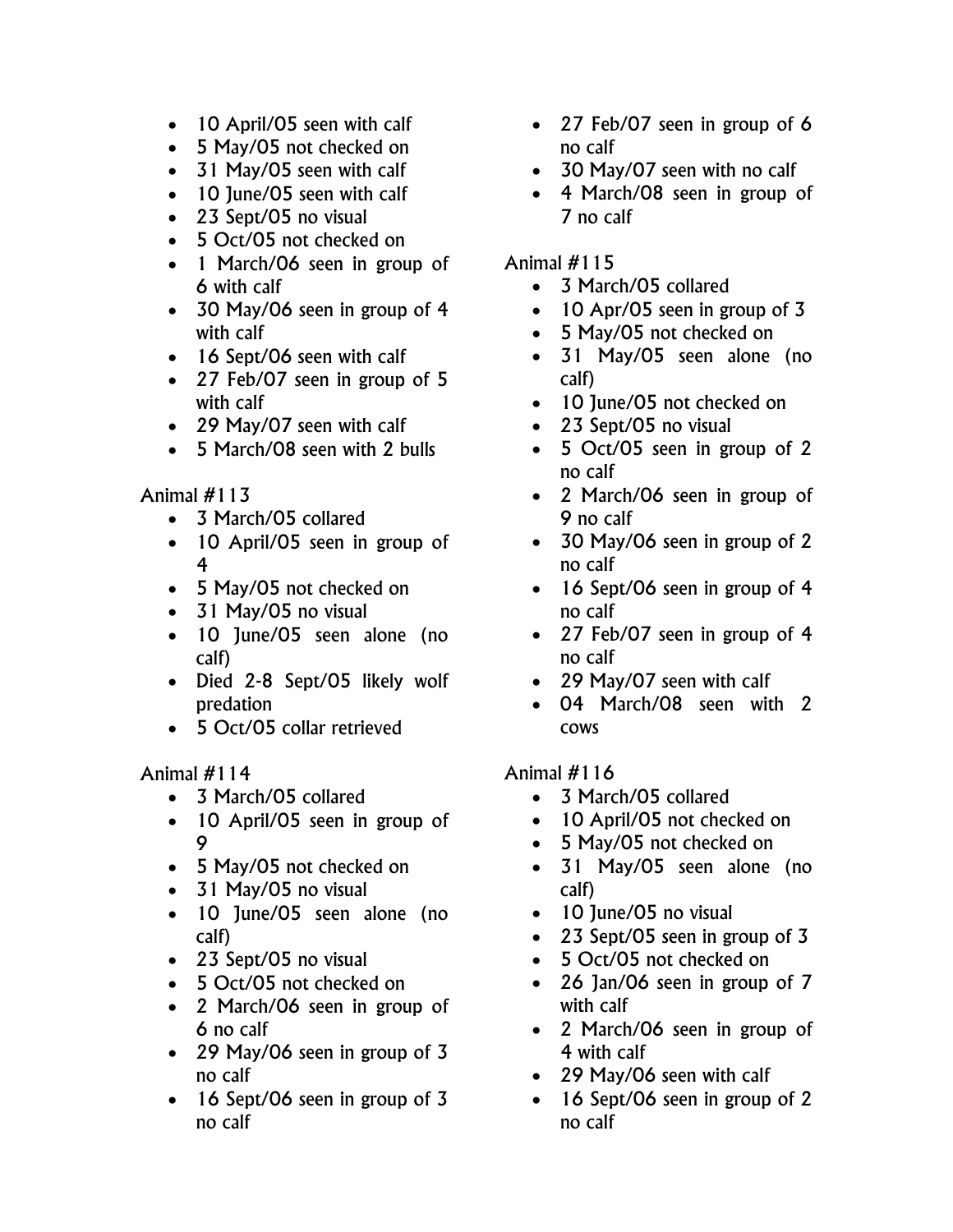- 23 Jan/07 seen in group of 12 no calf
- 27 Feb/07 seen in group of 6 no calf
- 30 May/07 seen in group of 3 with calf
- 4 March/08 seen with bull

- 3 March/05 collared
- 10 April/05 not checked on
- 5 May/05 not checked on
- 31 May/05 seen alone (no calf)
- 10 June/05 seen in thick brush
- 23 September/05 seen in group of at least 4
- 5 Oct/05 not checked on
- 26 Jan/06 seen in group of 4 with calf
- 2 March/06 seen in group of 5 with calf
- Died 17-21 April/06
- 28 Aug/06 collar retrieved

# Animal # 118

- 4 March/05 collared
- 21 March/05 seen in group of 10
- 30 March/05 seen in group of 9
- 1 June/05 no visual
- 4 June/05 no visual
- Died 15-21 June/05, likely wolf predation
- 6 Sept/05 collar retrieved

# Animal # 119

- 4 March/05 collared
- 21 March/05 seen in group of ≥8
- 30 March/05 no visual
- 1 June/05 seen alone (no calf)
- 23 Sep/05 no visual
- 10 Oct/05 no visual
- 16 Jan/06 in group of 5 no calf
- 1 March/06 in group of 4
- 30 May/06 with calf
- 22 Jan/07 in group of 3 with calf
- 26 Feb/07 in group of 11 with calf
- 29 May/07 seen with no calf
- 3 March/08 seen with cow

# Animal #120

- 4 March/05 collared
- 21 March/05 seen in group of 13
- 30 March/05 seen in group of 3
- 1 June/05 no visual
- 4 June/05 seen alone (no calf)
- 23 Sept/05 seen in group of 14
- 10 Oct/05 no visual
- 16 Jan/06 seen in group of 3
- 1 March/06 seen in group of 5
- 30 May/06 no calf
- 26 Feb/07 seen in group of 10 no calf
- 30 May/07 seen with no calf
- 7 Dec/07 seen in group of 4 no calf
- 3 March/08 seen in group of 4 no calf

# Animal #121

- 4 March/05 collared
- 21 March/05 seen in group of 3
- Died 26-27 March predated by wolves
- 30 March/05 collar retrieved

# Animal # 122

• 4 March/05 collared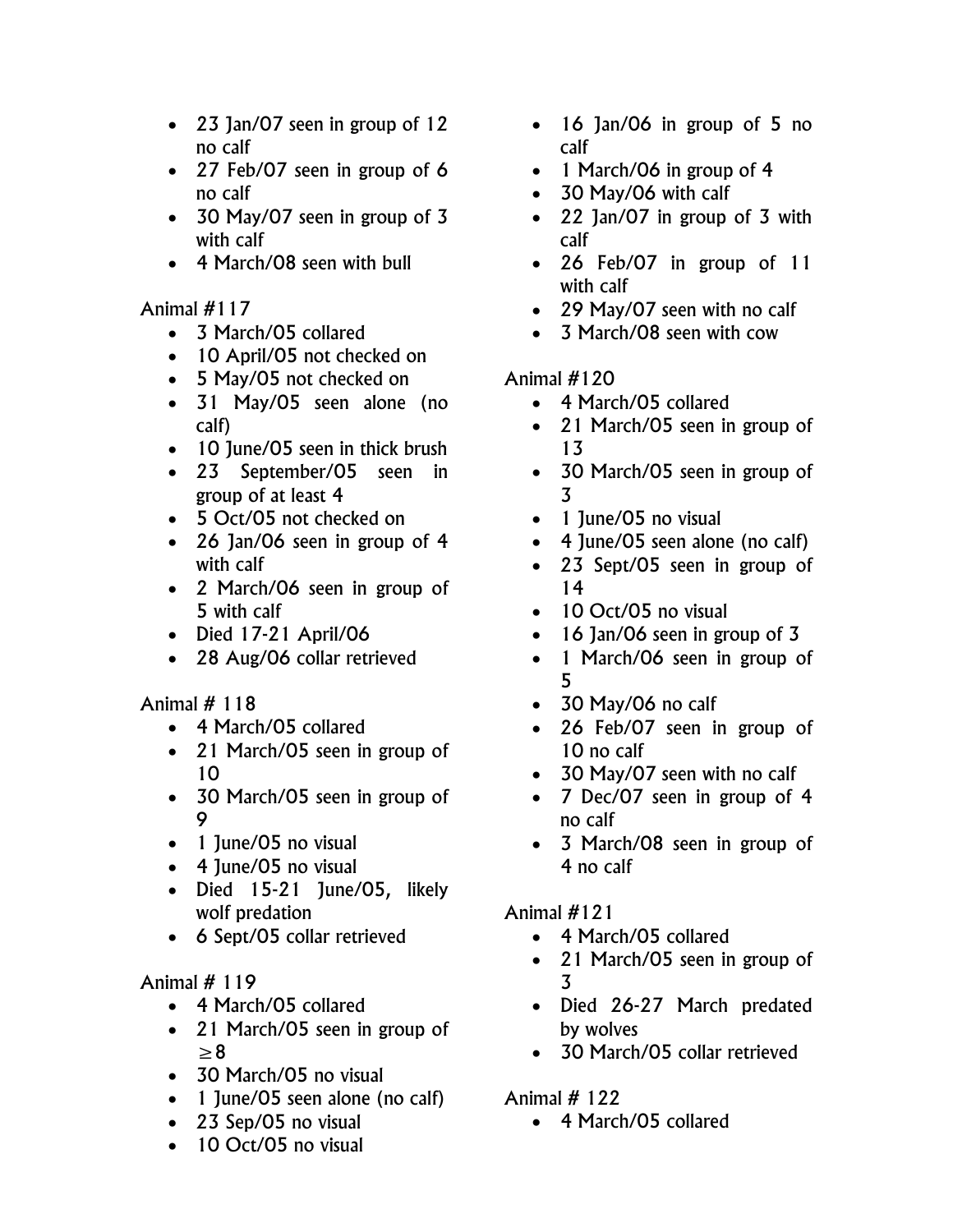- 21 March/05 seen in group of 3
- 30 March/05 seen in group of 3
- 1 June/05 seen alone (no calf)
- 4 June/05 no visual
- 23 Sept/05 no visual
- 10 Oct/05 no visual
- 31 Nov/05 no satellite signal
- 4 April/05 got satellite signal back
- 30 May/05 seen no calf
- 24 Nov/06 no satellite signal
- 15 June/07 collar finished transmitting

- 20 Jan/06 collared
- 2 March/06 seen in group of 4 with calf
- 29 May/06 no calf
- 16 Sept/06 seen in group of 3
- Died 1-5 Nov/06 on Trainor Lake
- 15 Feb/07 locate collar in ice
- 27 Feb/07 collar retrieved

## Animal #124

- 20 Jan/06 collared
- 2 March/06 seen in group of 7 no calf
- Died 13-19 May/06, likely wolf predation
- 23 Aug/06 collar retrieved

# Animal #125

- 22 Jan/06 collared
- 1 March/06 seen in group of 16 with yearling
- 29 May/06 seen with small calf
- Died 12-15 July/06, likely wolf predation
- 16 Sept/06 no visual
- 23 Oct/06 collar retrieved

# Animal #126

- 21 Jan/06 collared
- 1 March/06 seen in group of 5 with yearling
- 30 May/06 seen with calf
- 26 Feb/07 seen in group of 13 no calf
- 29 May/07 seen with no calf
- 03 March/08 seen in group of 14 no calf

# Animal #127

- 22 Jan/06 collared
- 1 March/06 seen in group of 7 with calf
- 29 May/06 seen with calf
- Died 1-5 July/06, likely wolf predation
- 16 Sept/06 confirm carcass
- 23 Oct/06 collar retrieved

# Animal #128

- 20 Jan/06 collared
- 2 March/06 seen in group of 5 no calf
- 30 May/06 seen in group of 4 with calf
- 16 Sept/06 seen in group of 3 no calf
- 27 Feb/07 seen in group of 5 no calf
- 29 May/07 seen with calf
- 04 March/08 seen in group of 10 with calf

- 20 Jan/06 collared
- 1 March/06 seen in group of 6 no calf
- 30 May/06 seen with calf
- 16 Sept/06 with calf
- 21 Jan/07 seen in group of 4 with calf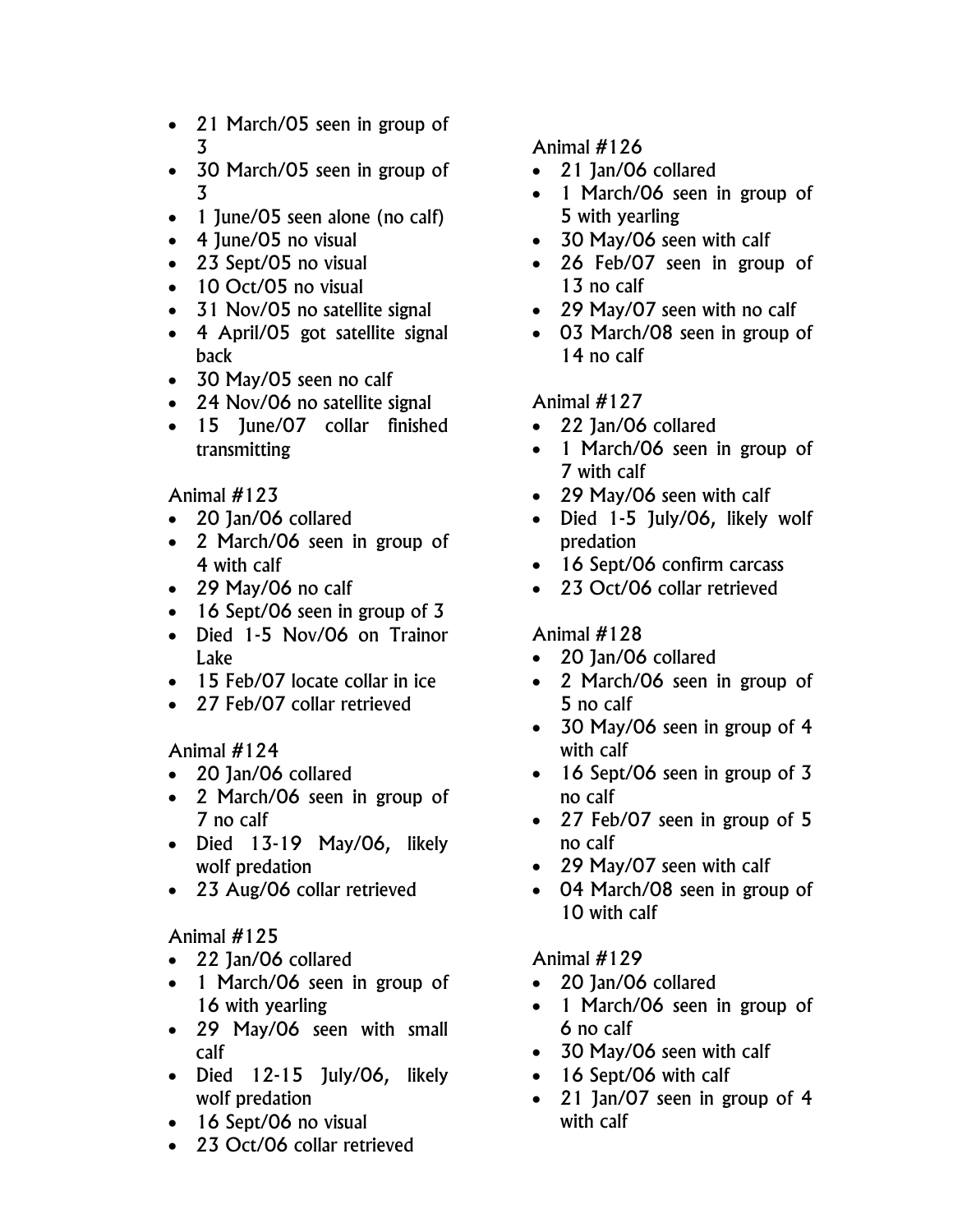- 26 Feb/07 seen in group of 10 with calf
- 29 May/07 seen with calf
- 05 March/08 seen with no calf

- 22 Jan/06 collared
- 1 March/06 seen in group of 7 no calf
- 29 May/06 no calf
- Died 1-7 July/06
- 23 Aug/06 collar retrieved

Animal #131

- 22 Jan/06 collared
- 1 March/06 seen with calf
- 29 May/06 no calf
- 16 Sept/06 seen in group of 3 no cows
- 21 Jan/07 seen in group of 5 with calf
- 27 Feb/07 seen in group of 5 no calf
- 30 May/07 seen with calf
- 03 March/08 seen in group of 8 with calf

Animal #132

- 22 Jan/06 collared
- 1 March/06 seen in group of 9 with calf
- 29 May/06 approx. location not pregnant
- 16 Sept/06 seen in group of 2 no calf
- 26 Feb/07 seen in group of 3 no calf
- 30 May/07 seen with calf
- 15 Feb/O8 seen in group of 5 no calf
- 4 March/08 seen in group of 5 no calf

# Animal #133

• 21 Jan/06 collared

- 1 March/06 seen with calf
- 30 May/06 seen with calf
- 23 Jan/07 seen in group of 10 no calf
- 26 Feb/07 seen in group of 3 no calf
- 29 May/07 seen with calf

# Animal #134

- 21 Jan/06 collared
- 1 March/06 seen in group of 3
- 29 May/06 seen with calf
- 16 Sept/06 seen in group of 4
- 26 Feb/07 seen in group of 2 no calf
- 29 May/07 seen with no calf
- 15 Feb/08 seen in group of 13 no calf
- 4 March/08 seen in group of 24 no calf

# Animal #135

- 21 Jan/06 collared
- 1 March/06 seen in group of 4 no calf
- 30 May/06 no calf
- 28 Sept/06 no visual
- 23 Feb/07 seen in group of 6 no calf
- Died 23-28 May/07
- 31 May/07 collar retrieved

# Animal #136

- 23 Jan/07 collared
- 26 Feb/07 seen in group of 5 no calf
- 29 May/07 seen with no calf
- 5 March/08 seen in group of 19 with no calf

# Animal #137

• 23 Jan/07 collared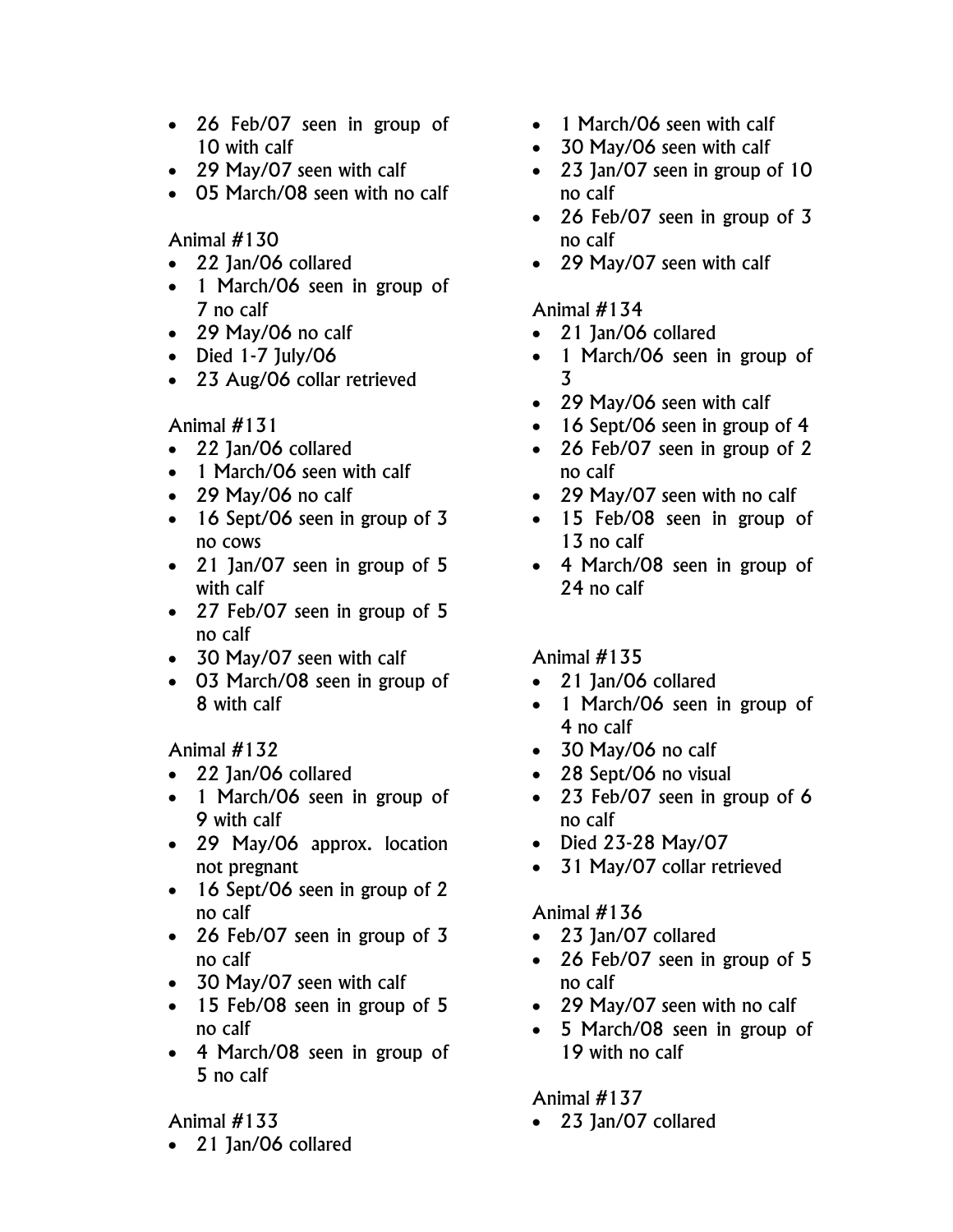- 27 Feb/07 seen in group of 5 no calf
- 29 May/07 seen with calf
- 5 March/08 seen with calf

- 23 Jan/07 collared
- 27 Feb/07 seen in group of 4 no calf
- 30 May/07 seen with no calf
- 4 March/08 seen in group of 8 with no calf

# Animal #139

- 21 Jan/07 collared
- 27 Feb/07 seen in group of 6 no calf
- 30 May/07 seen in group of 4 with calf
- 3 March/08 seen with calf

# Animal #140

- 24 Jan/07 collared
- 26 Feb/07 seen in group of 3 no calf
- 30 May/07 seen with no calf
- Died 30 Oct-4 Nov/07
- Collar not retrieved yet

## Animal #141

- 23 Jan/07 collared
- 26 Feb/07 seen in group of 2 no calf
- Died 27-31 May/07
- 13 July/07 collar retrieved

## Animal #142

- 22 Jan/07 collared
- 26 Feb/07 seen in group of 10 no calf
- 29 May/07 seen with calf
- 3 March/08 seen in group of 4 with no calf
- 21 Jan/07 collared
- 26 Feb/07 seen in group of 6 no calf
- 29 May/07 seen with calf
- 20 Nov/07 seen in group of 4
- 04 Sept/07 lost satellite
- 4 March/08 seen in group of 6 with no calf

# Animal #144

- 23 Jan/07 collared
- 26 Feb/07 seen in group of 10 no calf
- Died 5-6 April/07 shot by WY chief
- 12 April/07 collar retrieved

# Animal #145

- 21 Jan/07 collared
- 27 Feb/07 seen in group of 3 no calf
- 30 May/07 seen with no calf
- 3 March/08 seen in group of 4 with calf

## Animal #146

- 21 Jan/07 collared
- 27 Feb/07 see in group of 11 with calf
- 30 May/07 seen with calf
- 4 March/08 seen in group of 4 with calf

# Animal #147

- 22 Jan/07 collared
- 26 Feb/07 seen in group of 8 no calf
- 30 May/07 seen with no calf
- 3 March/08 seen in group of 9 with no calf

# Animal #148

- 24 Jan/07 collared
- 26 Feb/07 seen in group of 12 no calf